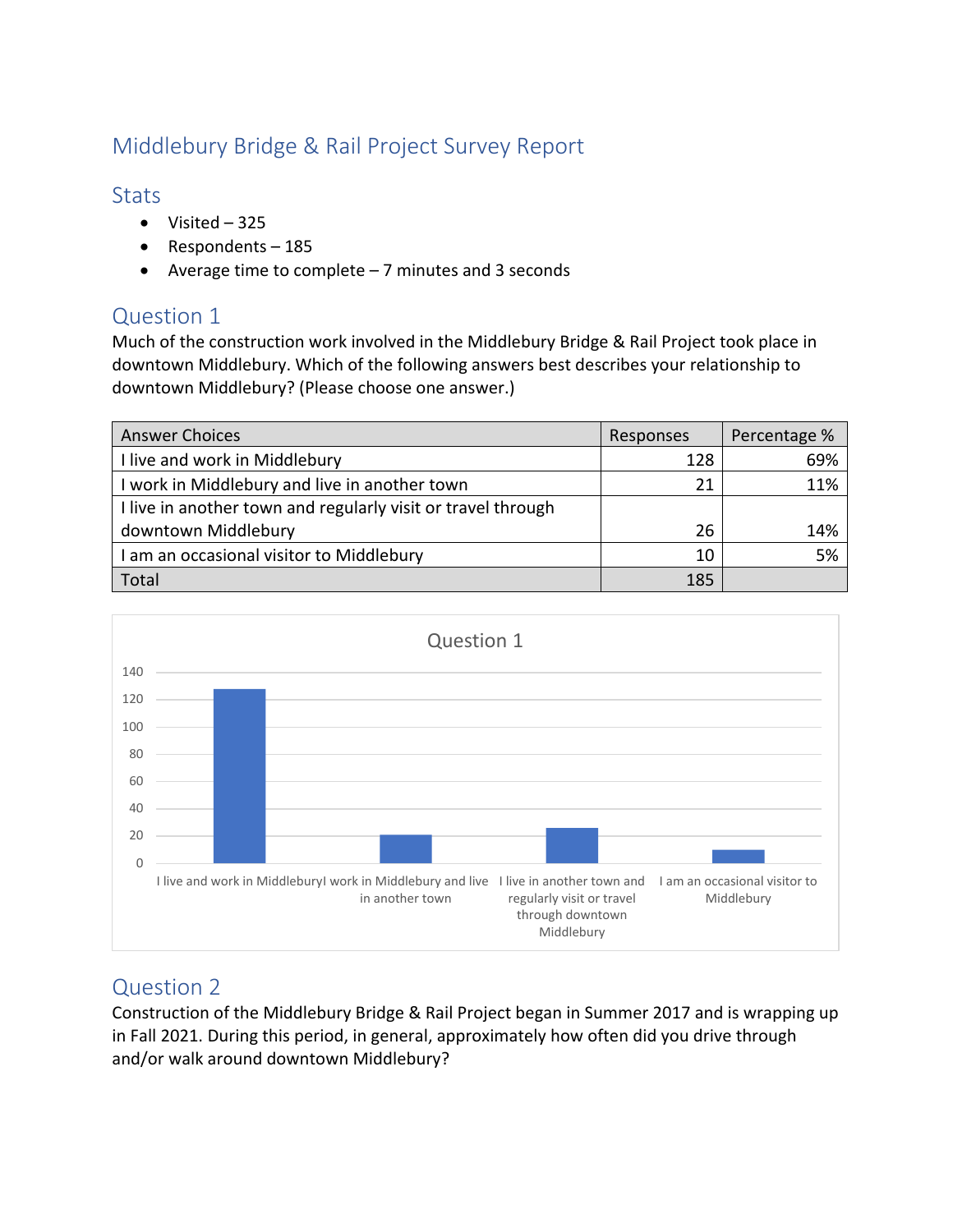|                       | Local     |         | Regional  |            |
|-----------------------|-----------|---------|-----------|------------|
| <b>Answer Choices</b> | Responses | Local % | Responses | Regional % |
| Daily                 | 84        | 56%     |           | 19%        |
| Two or three times a  |           |         |           |            |
| week                  | 50        | 34%     | 12        | 33%        |
| Once a week           | 12        | 8%      |           | 11%        |
| Less than once a week | 3         | 2%      | 13        | 36%        |
| Total                 | 149       |         | 36        |            |



# Question 3

Did you change the frequency of your visits to downtown Middlebury during construction?

|                                      | Local     |         | Regional  | Regional |
|--------------------------------------|-----------|---------|-----------|----------|
| <b>Answer Choices</b>                | Responses | Local % | Responses | %        |
| I visited downtown less to avoid the |           |         |           |          |
| construction                         | 45        | 30%     | 8         | 22%      |
|                                      |           |         |           |          |
| No change                            | 66        | 44%     | 18        | 50%      |
| I visited downtown more often to     |           |         |           |          |
| support Middlebury businesses        |           |         |           |          |
| and/or to view the construction      | 29        | 19%     | 9         | 25%      |
| I visited downtown less for another  |           |         |           |          |
| reason                               | 9         | 6%      |           | 3%       |
| Total                                | 149       |         | 36        |          |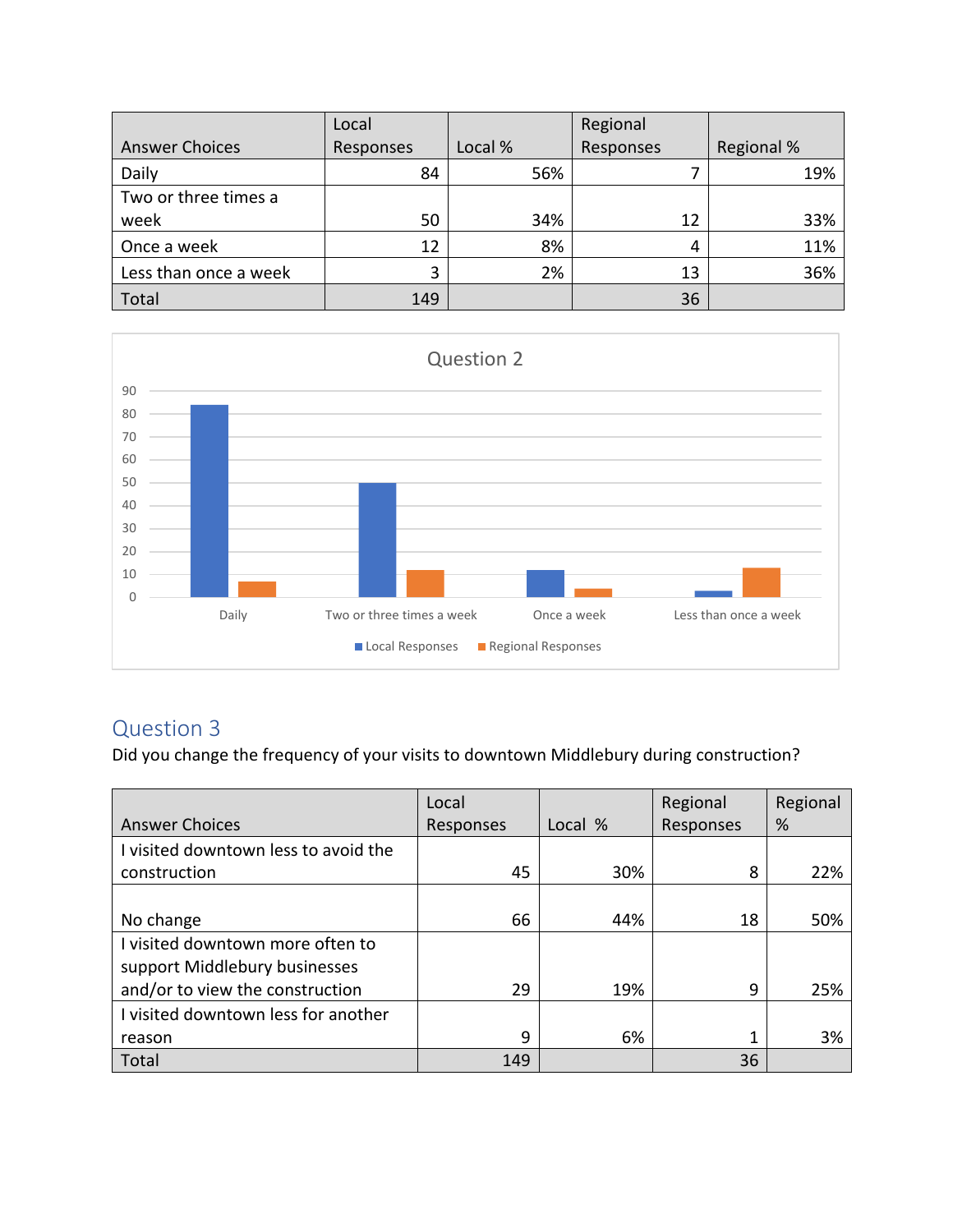

### Question 4

Now that the major construction efforts have been completed, what is your overall level of satisfaction with the end result of the Middlebury Bridge & Rail Project?

|                       |                 |         | Regional  |            |
|-----------------------|-----------------|---------|-----------|------------|
| <b>Answer Choices</b> | Local Responses | Local % | Responses | Regional % |
| Very satisfied        | 123             | 83%     | 30        | 83%        |
| Somewhat              |                 |         |           |            |
| satisfied             | 20              | 14%     | 5         | 14%        |
| Not satisfied         | 3               | 2%      |           | 0%         |
| No opinion            |                 | 1%      |           | 3%         |
| Total                 | 148             |         | 36        |            |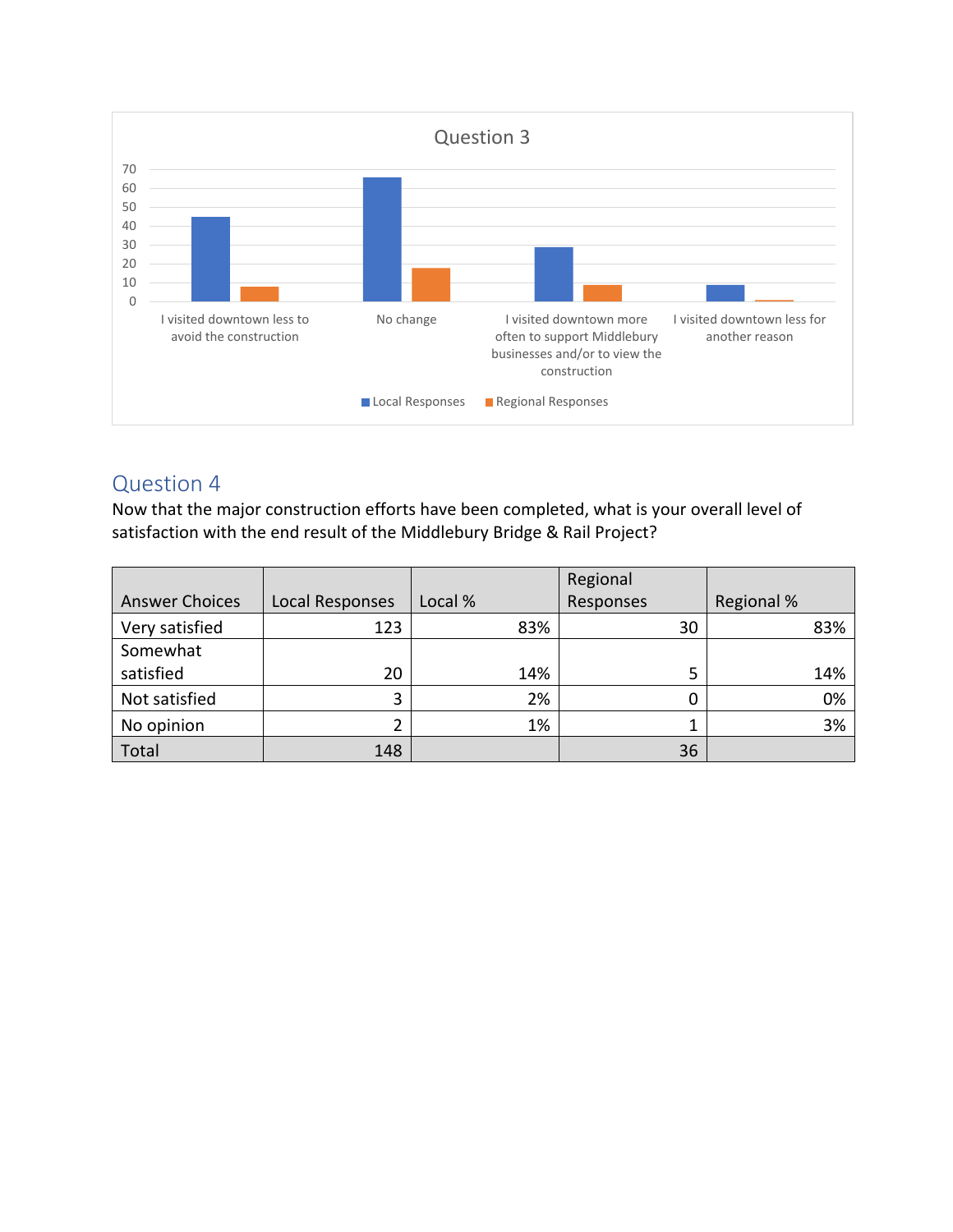

Comment: Please indicate which aspects of the project you are most satisfied or dissatisfied with and how in your opinion the project team might have improved its work.

| Local Respondents | Percentage |     |
|-------------------|------------|-----|
| 45                |            | 30% |

After 5 years and \$72M the people of Middlebury didn't gain anything.

Amazing focused workforce and kept public safety always a priority

appearance, efficiency

Beautiful, well done, thanks to all contractors and the State of VT. Also, a huge thank you to Jim Gish for keeping us all well informed.

Capital Job in all respects. Proud to be a resident!

Cleaner and more easier to get around

Comment: Please indicate which aspects of the project you are most satisfied or dissatisfied with and how in your opinion the project team might have improved its work.

Communication between contractor and community. Setting clear expectations in a timely fashion for the community/traveling public with such a complex project being performed. Great planning efforts!

communication, 24/7 when needed

Everything went as well as could be expected.

Excited to see the train come to Middlebury; I like the new Triangle park; downtown looks much better over all

Given the complexity of the project - and an unexpected major

world/country/state/county/locale crisis (pandemic) I think all parties did very well. It was helped by multiple ways of communicating what was going on - if ordinary citizens took the time to pursue the information.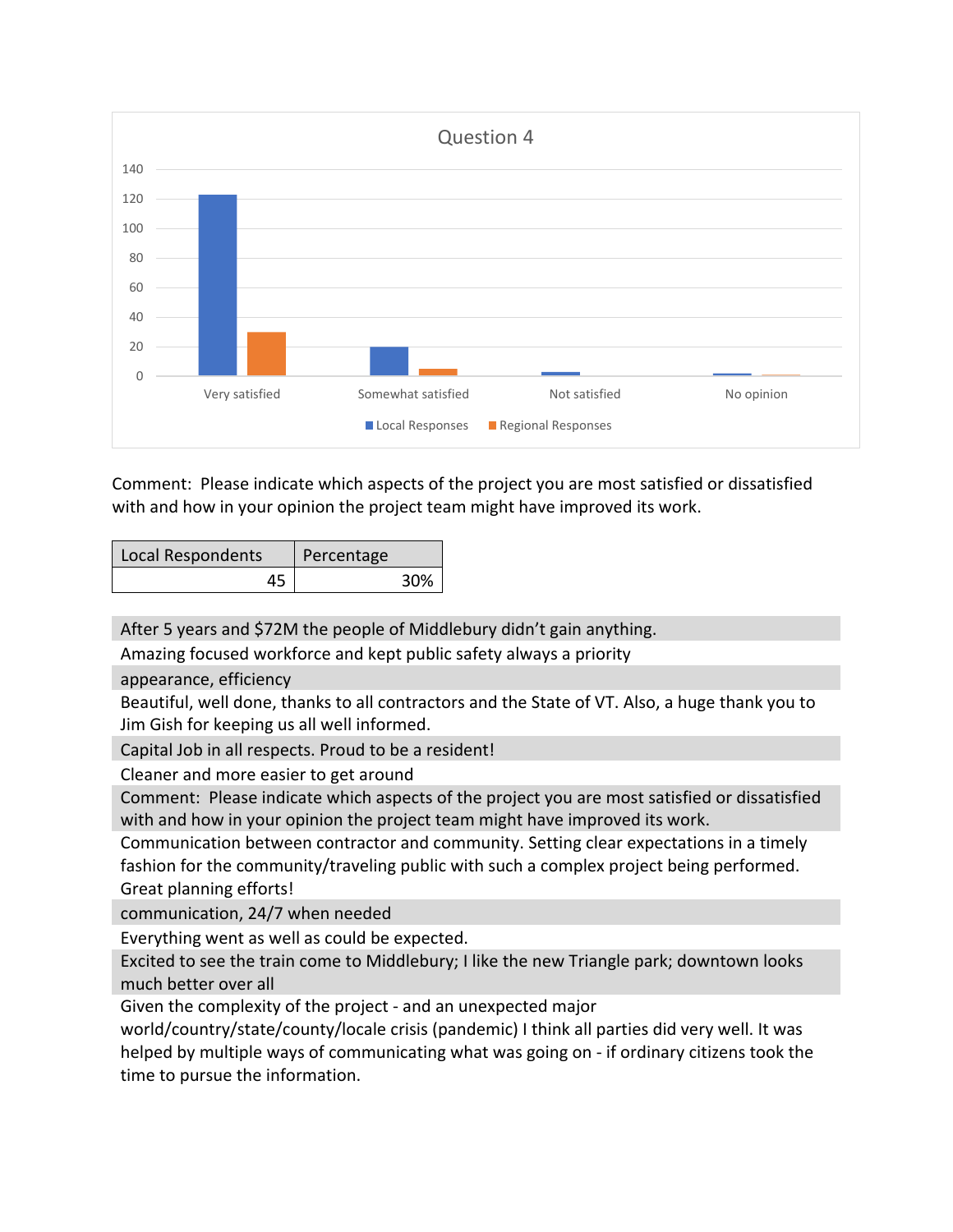Good communication with the general public however, for those of us that were living in the "middle" of the construction zone (my home is approx. 150 yards from the rail), more "personal" communication/checking in would have been appreciated.

Having the liaison (Jim Gish) was a major benefit to the town and myself - keeping us apprised on the works

I am absolutely thrilled with the outcome of the park with the fountain.

I am disappointed with the new triangle park. It is cold and uninviting and a lost opportunity for the town. I am impressed with how well everything went, on schedule and high quality. I can't wait to take the train to New York.

I appreciate the excellent communication and photos to the town residents during the project and the beauty of the plantings, stonework and open spaces.

I like the downtown gathering and resting places - chairs and benches are often used - and the space has lots of community building potential.

I like the new public spaces - Lazarus Park, Triangle Park. I'm disappointed that when you visit these spaces you are still overwhelmed with vehicle noise. The downtown would be a more vibrant and enticing place to visit if we removed some vehicles.

I love that we have much more park space and that people are taking advantage of the Adirondack chairs to enjoy the town

I love the new triangle park. Well thought out and a pleasure to be in. I also like the traffic patterns downtown and around the park. Once again, well thought out.

I thought direct \$\$ support should have been given to businesses; there must have been a way to source & calculate a fair distribution to be a lifeline for them.

I thought overall the project went well. The end result is a vast improvement for the downtown area. Covid-19 made everything more difficult and created even more hardship for local businesses. It was tiresome, and as other projects now get under way or continue it is hard not to feel drained of patience, bit I feel all the contractors and the Town did the best they could for a project that needed to be done.

I was hoping for more pedestrian/bike-friendly options, e.g. bike parking, sidewalks in Marble Works [too slow in coming, IMO]. Too, I see many folks -- not all of them tourists -- crossing the street at the Frog Hollow Bike shop to the eastern side of Ilsley. Why not paint a designated crosswalk there? I do love/use the new sidewalk from County Tire to NBOM. That was always dodgy to traverse. Likewise, I'd like to see a crosswalk at least once along that long stretch of roadway. It's too complicated to navigate the pedestrian traffic patterns around the Greg's Market/County Tire area. What plans do you have for snow/ice removal esp. along that section under the overpass? It's treacherous; thankfully there's a handrail. The town needs to ramp up its commitment to pedestrian/bike traffic; I wager that it'd help the parking problems if more folks could walk and/or bike downtown.

I was impressed with how well things unfolded considering the scope of the project, including the friendliness of workers and sensitivity to timing blasting, etc. at times least disruptive to the town.

I was very happy with the timely and clear communication provided by Jim Gish; the attractive and well-designed final result; the effective efforts of Neighbors, Together maintaining our sense of community throughout construction.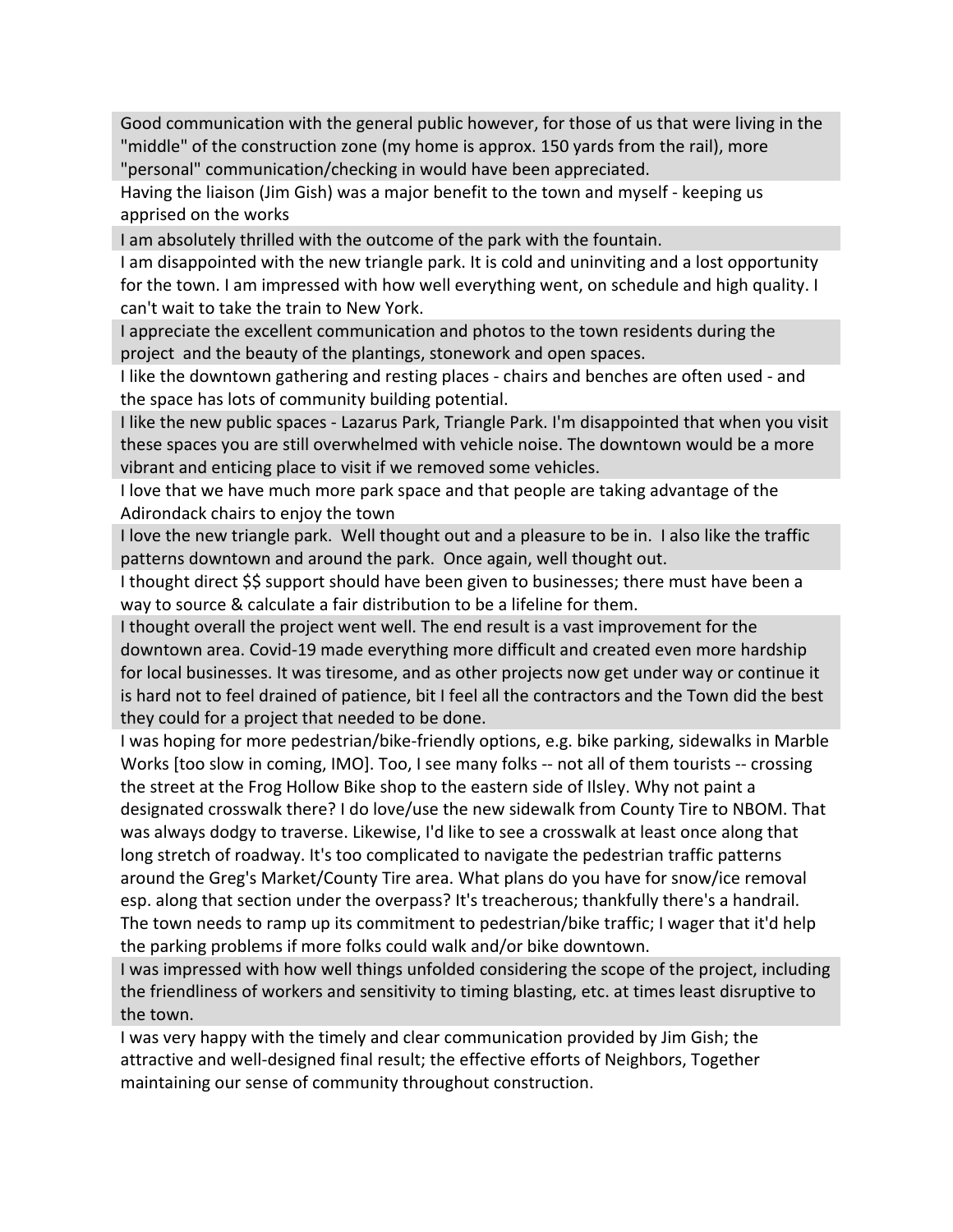I'm mostly go downtown on foot and I feel safe as a pedestrian. But this project did nothing to improve bike safety. I'm too terrified to bike through downtown and we missed the opportunity to make it more bikeable.

It has taken longer than it should have, especially the last year and paving this summer. The quality of the paving is also disappointing, with globs of asphalt and improperly adjusted structures left as hazards for cyclists. Honestly, the delays in completion were not all just due to weather. The State should have contributed funds to compensate for the increased wear and construction damage to Seymour St. and South Pleasant St. ; the full cost of fixing and repaving these will apparently be left to the Town to pay for.

It's beautiful, the trains are active, and the community is enjoying the park

Love Triangle Park (now a plaza). Disappointed in the grass and the care of the trees there. Mostly relieved that trains can travel safely through downtown without being in conflict with pedestrians and road traffic……..a little pricey though heh?

New public parks looks good.

Overall design worked well; communication was excellent; progress seemed slow and interminable. Too much hardscape in Triangle Park. Seemed like an inordinate amount of attention paid to access to Battell Block that affected only a small group.

Overall, I couldn't be happier. The bridge, tunnel, and park represent a great improvement and when a train goes through, you can't even tell. It used to be the whole downtown would shake as a train went through. From that perspective I'm very satisfied. On the unsatisfied side, the paving job seems to be subpar and looks, in places, to be unfinished, especially along the edges of the roadway. And in/near the roundabout there are random clumps of pavement left in the roadway. Utility hole covers aren't level with the pavement creating permanent "potholes" in the road, and the line painting job was sloppy. It's unfortunate that these two visible portions of the job (paving and painting) aren't up to the same quality standard as the rest of the project.

Overblown extravagant waste of money

Planning included community impacts as well as the usual construction logistics. Very good progress communication.

The amount of hardscaping is too great. Hoping time will bring the green back into balance, and that it will feel less apocalyptic eventually. Pissed I couldn't get one stinken rock from the old underpass when someone on the Monkton Rd went nuts with it, negating all the bullshit I was told on site.

The Kubricky team was very conscientious about their work and the impact on the citizens. Jim Gish was INSTRUMENTAL in communicating with the citizens. The end result is beautiful and makes our downtown more inviting.

The most impactful part of the project has NOT happened yet and that is the ability to take the train to NYC and Burlington.

The overall project has added a touch of freshness to the downtown area, and Gish has done a great job of keeping us informed. Two minor observations: I liked the fountain more when it was painted gaily in colors (whether or not historically accurate). Also, this does not seem to be a wise time to eliminate one of the four parking spots in front of the library when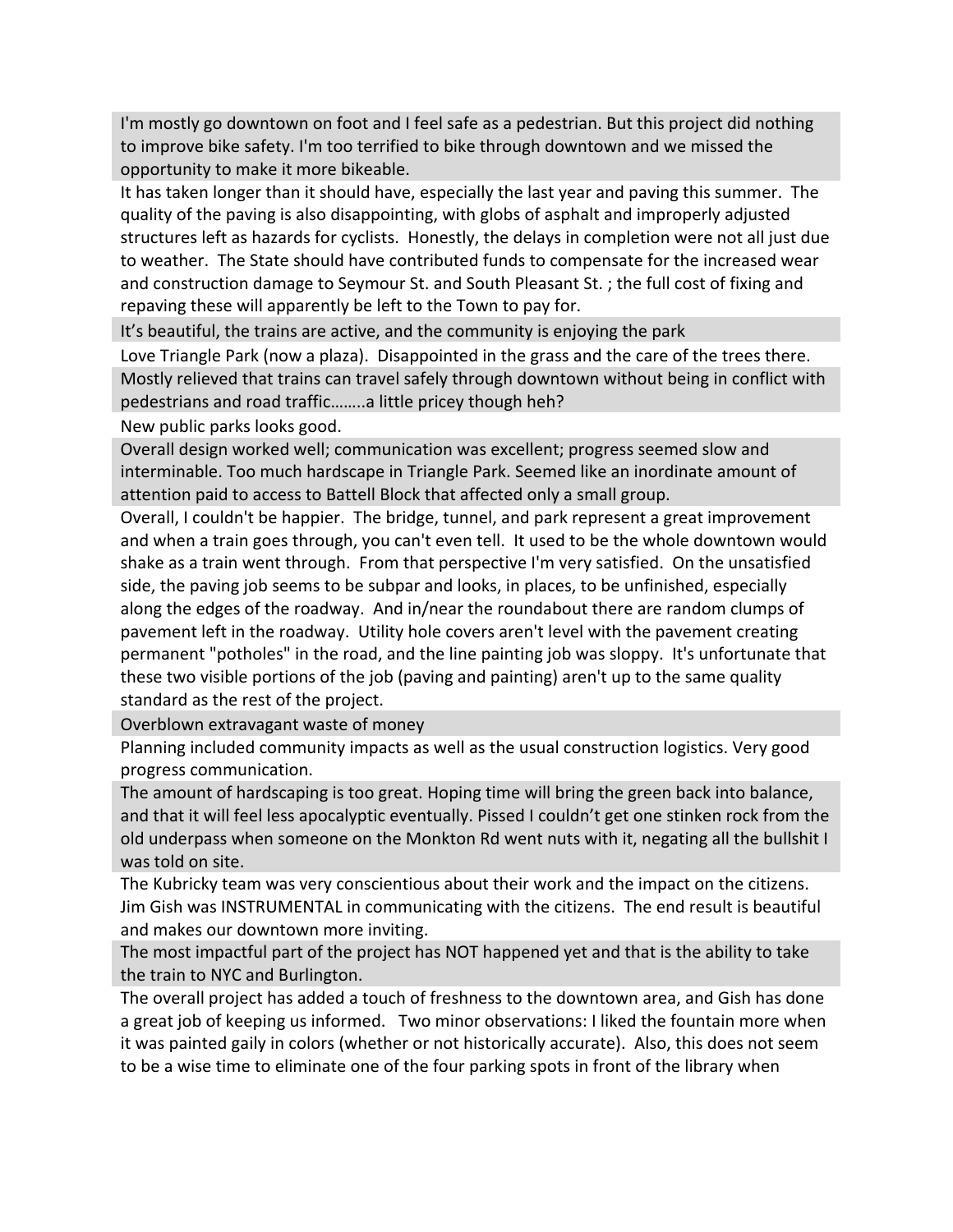everyone harps upon the lack of parking. Better to have added one or two more -- there is certainly room there.

The project went extremely well considering the extent of the work and especially well considering we had the first Pandemic in over 100 years. Businesses suffered, but not as much as the early 1990s and the 2008-2011 period. Restaurants and retail Businesses have a high turnover rate during good times, was higher the past few years, was it construction or pandemic? Likely some of both. I'm glad to see the project completed. Outcome was better than I could of imagined and the noise from the trains passing through is quieter. Thank you for a job well done. Jim Gish did a great service. Always enjoyable to read his updates. The rail tunnel looks handsome. The granite curbing is also. The new park going into Marble

Works is a lovely upgrade!

Town looks just great. What a difference. Better than ever. Very excited about Amtrak! Waiting to see how some aspects weather through the seasons. Holding opinion on pedestrian friendliness.

Concerned with water drainage of streets and sidewalks.

We moved to Middlebury from out of state in July of 2018, so we missed the beginning of the project (and don't have any "before" experience for comparison.) I was most satisfied with the skill, efficiency, safety-consciousness, and friendliness of the workers on the project. Also Jim Gish's wonderful updates! It was a big help to always know what was going on in general, and specifically to know when the exciting parts would happen so we could go downtown to watch. The Better Middlebury Partnership did an outstanding job. Best of all, this incredibly important and extremely complex project was well done, on time and budget - hooray!

| Regional    |            |
|-------------|------------|
| Respondents | Percentage |
|             | 17%        |

I think most of it looks lovely, though there is too much concrete.

The final construction/landscaping is good but the project contributed to the loss of multiple downtown businesses and adversely affected the lives of those who had to close due to lack of business. This cannot be remediated.

The results are beautiful, of course, and meticulous. The folks who worked on it were incredibly thoughtful (for instance, when Jim Gish learned we were to have a funeral at St. Stephen's, he checked with us about the time so that there would be no blasting during the service.)

The sidewalks and new parks are great. Glad Merchants Row remained one way

too damn much cement by the fountain!

triangle park and lazarus park

# Question 5

Do you feel that the concerns of Middlebury residents, business owners, and other downtown stakeholders were taken into account during the project?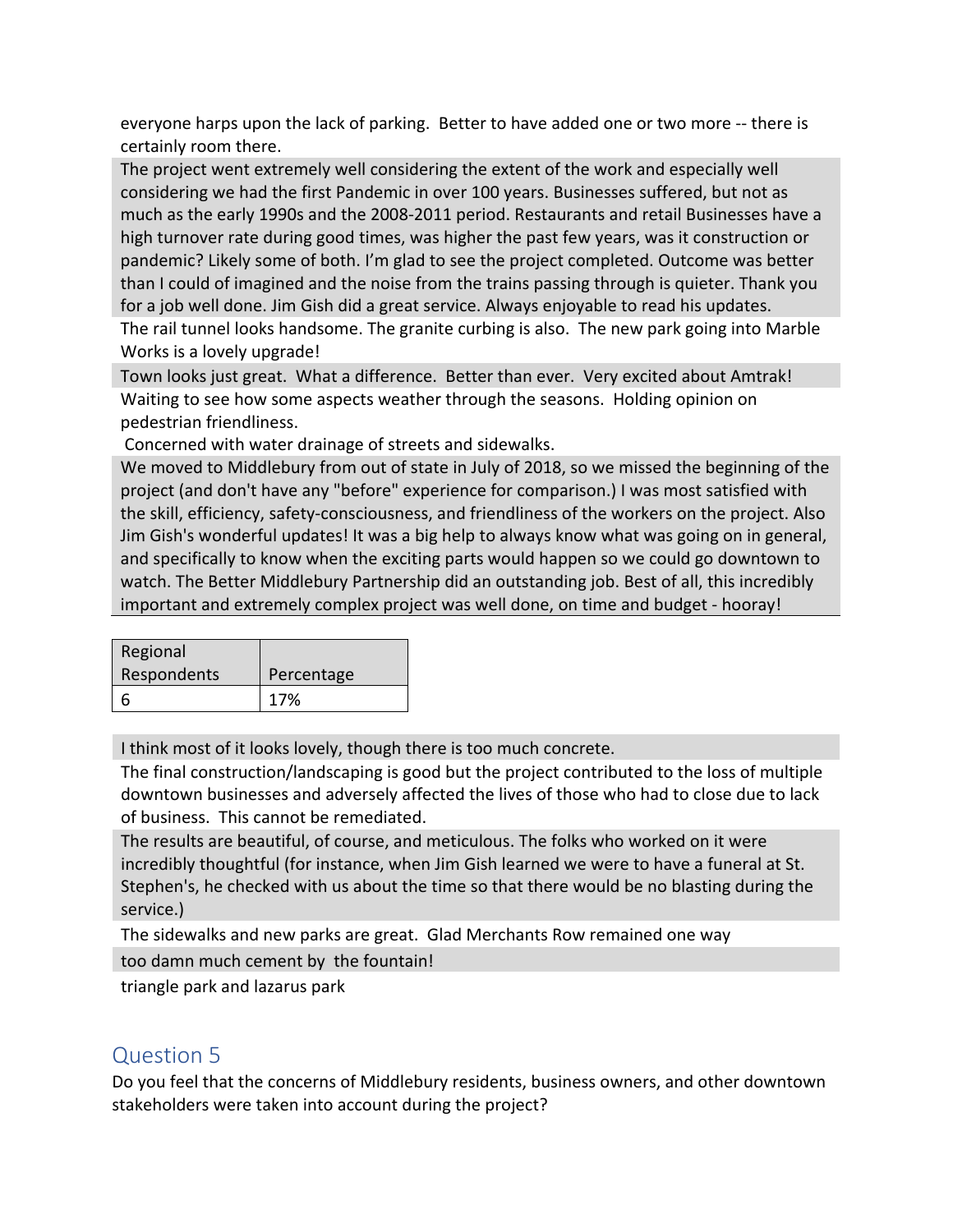|                       |                 |         | Regional  |                   |
|-----------------------|-----------------|---------|-----------|-------------------|
| <b>Answer Choices</b> | Local Responses | Local % | Responses | <b>Regional %</b> |
| Yes                   | 133             | 92%     | 31        | 94%               |
| No                    | 11              | 8%      |           | 6%                |
| Total                 | 144             |         | 33        |                   |



#### Comment: Why or why not?

| Local       |            |
|-------------|------------|
| Respondents | Percentage |
| 32          | 22%        |

⁹How could there have been more information shared? It was so extensive.

Because you didn't listen

But…see my comment to previous question #4.

Early planning & info from VTrans overly optimistic

Good opportunities for feedback. Huge change in planned scheduling due to town input. Thank you.

I actually think we gave too much weight to business who want parking, parking and more parking. Not enough weight to residents who want bike and pedestrian safety.

I feel the project team worked hard to incorporate public comments.

I know only what I observed or learned from the media; I have no direct knowledge of how business owners felt.

I think you listened to business owners & efforts to bring pop-up programming such as Bundle attracted a good amount of people to downtown & therefore other businesses benefited even when Covid came and they moved to outdoor program/events. I think the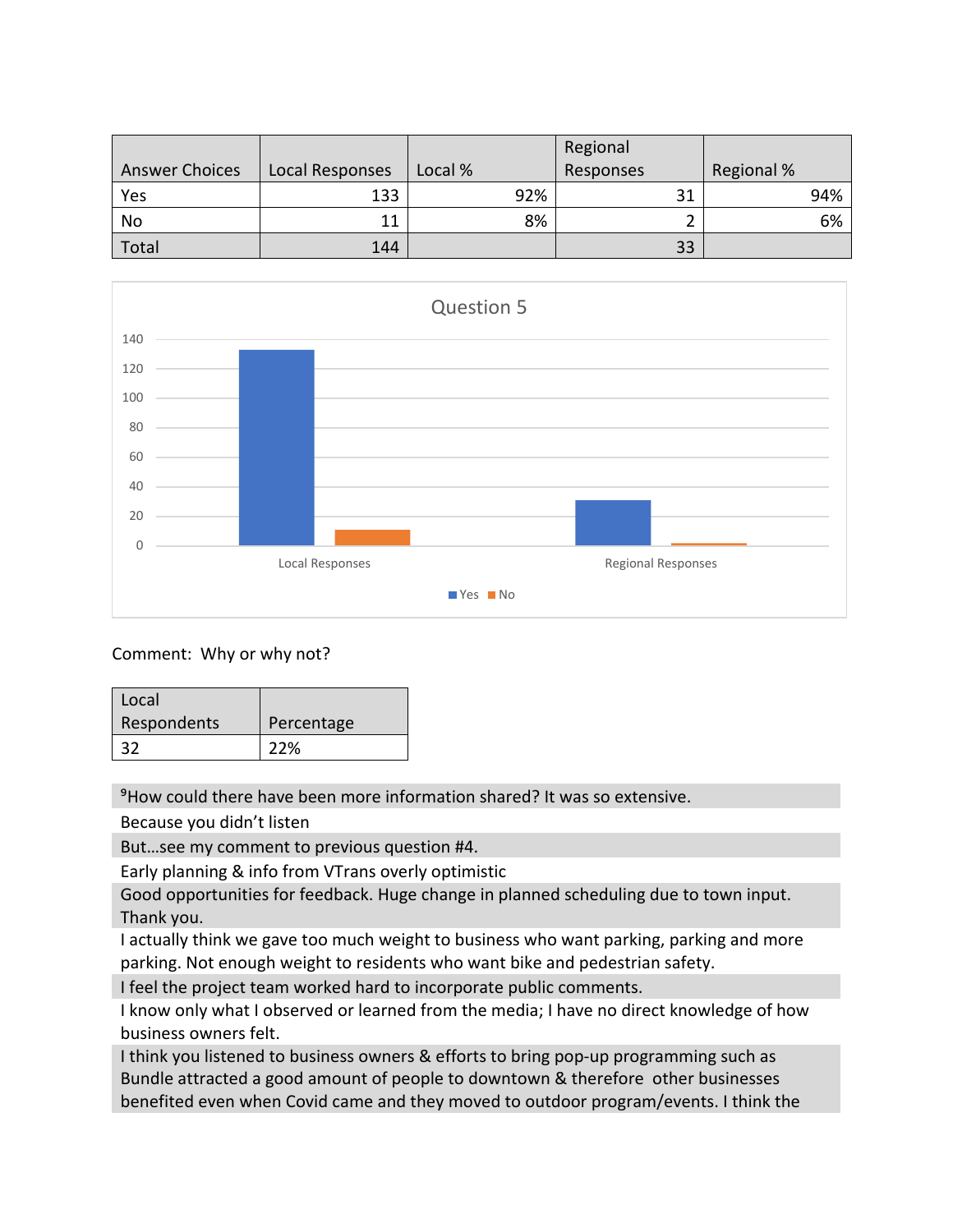cleanliness of downtown as forecasted was horrible and that promised efforts of window cleaning & upkeep should be better considered on future projects.

I would say yes, but not as fully as they could have been. The Town and downtown businesses have been so cooperative, even as they have suffered the extended construction and paving completion.

I'm not sure. Not a business owner. Not sure what the preplanning with businesses was but seems they went out of their way to try accommodate.

I'm answering no because I think you should have given a choice of somewhat. I think financial subsidies to the rail business were much higher proportionally than financial support provided to businesses.

If not for the financial support many received during the pandemic, I wonder if they all would have survived. There are still a lot if vacancies and the anticipation of the 10 week shut down couldn't have helped attract businesses.

Impossible to address every individual concern or to alleviate all financial impact to businesses, but I thought every effort was made on every level to help and support those most impacted. Having Jim Gish as a communication liaison was incredible helpful in keeping everyone informed and creating a community feeling of going through this together.

It was critical to ensure we are using our new park

Many ideas to make the project less invasive were ignored.

Many of us felt it was a useless endeavor to "weigh in" since the deck was always in favor of the Powers That Be.

Neighbors Together represented the community well.

Overall I believe so. However, I'm not a business person, rather a retired resident. I don't know how local business people feel about the long-term experience and effects of the project on their finances.

People were asked, but not heard. What occurred was an effort to placate and not a true partnership.

Public meetings, community liaison position

See the previous question's comment

Thank you Neighbors, Together!

The community was provided a much larger opportunity to express their concerns than most typical construction projects. The contractor and community liaison also did a great job accommodating all that they could.

The concerns of pedestrians and cyclists were not really considered. For example, construction signs were placed on sidewalks so as not to inconvenience drivers, which then forced vulnerable individuals (kids, older folks, etc.) into the road.

The people living downtown experienced MANY sleepless nights for five years. The noise pollution was terrible. The freight trains kept going but the residents suffered.

The pre-project opportunities to give input made me feel included in the process.

The work needed to be done, but in the end the state did not do enough to mitigate the loss of revenue and the difficulty of navigating town for an extremely lengthy period of time.

Throughout the project, there were multiple opportunities to express opinions, either

formally at meetings or with surveys, or more informally by contacting Jim Gish.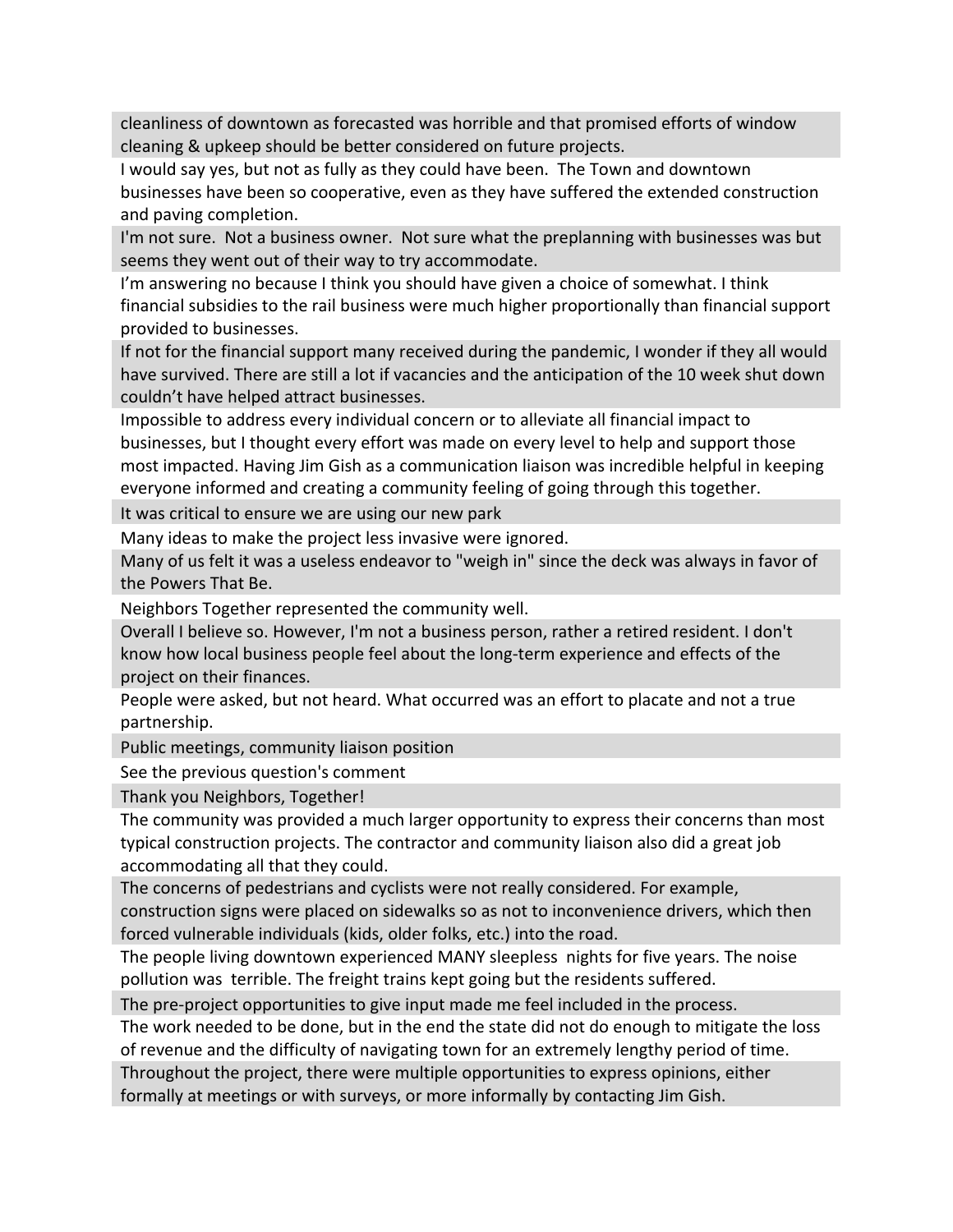VTrans worked very hard to minimize the impact of the project.

Yes but if we have a heart (of town) replacement we must expect pain and we hope for a quick recovery.

Yes, to an extent.

| Regional    |            |
|-------------|------------|
| Respondents | Percentage |
|             | 18%        |

I don't think the downtown business owners could tell ahead of time how damaging this project would be for many of them.

I've never seen a construction project of this scale with as much information sharing--the weekly newsletter was phenomenal for letting me know what was happening and getting me excited about the plan!

It seemed as if the disruption was unavoidable. People tried to make the best of the hardship. no opinion

Overall yes, and the Middlebury liaison team was very good. Appreciate that changes were made to the schedule to try to mitigate economic damage.

Thanks to outstanding communications from jim gish

### Question 6

Several public meetings took place during the course of the Middlebury Bridge & Rail Project to inform the public about construction activity and impacts and to gather public input on the new public spaces in downtown Middlebury. Did you attend any of these meetings?

|                       |                        |         | Regional  |                   |
|-----------------------|------------------------|---------|-----------|-------------------|
| <b>Answer Choices</b> | <b>Local Responses</b> | Local % | Responses | <b>Regional %</b> |
| Yes                   | 65                     | 44%     |           | 19%               |
| No                    | 84                     | 56%     | 29        | 81%               |
| Total                 | 149                    |         | 36        |                   |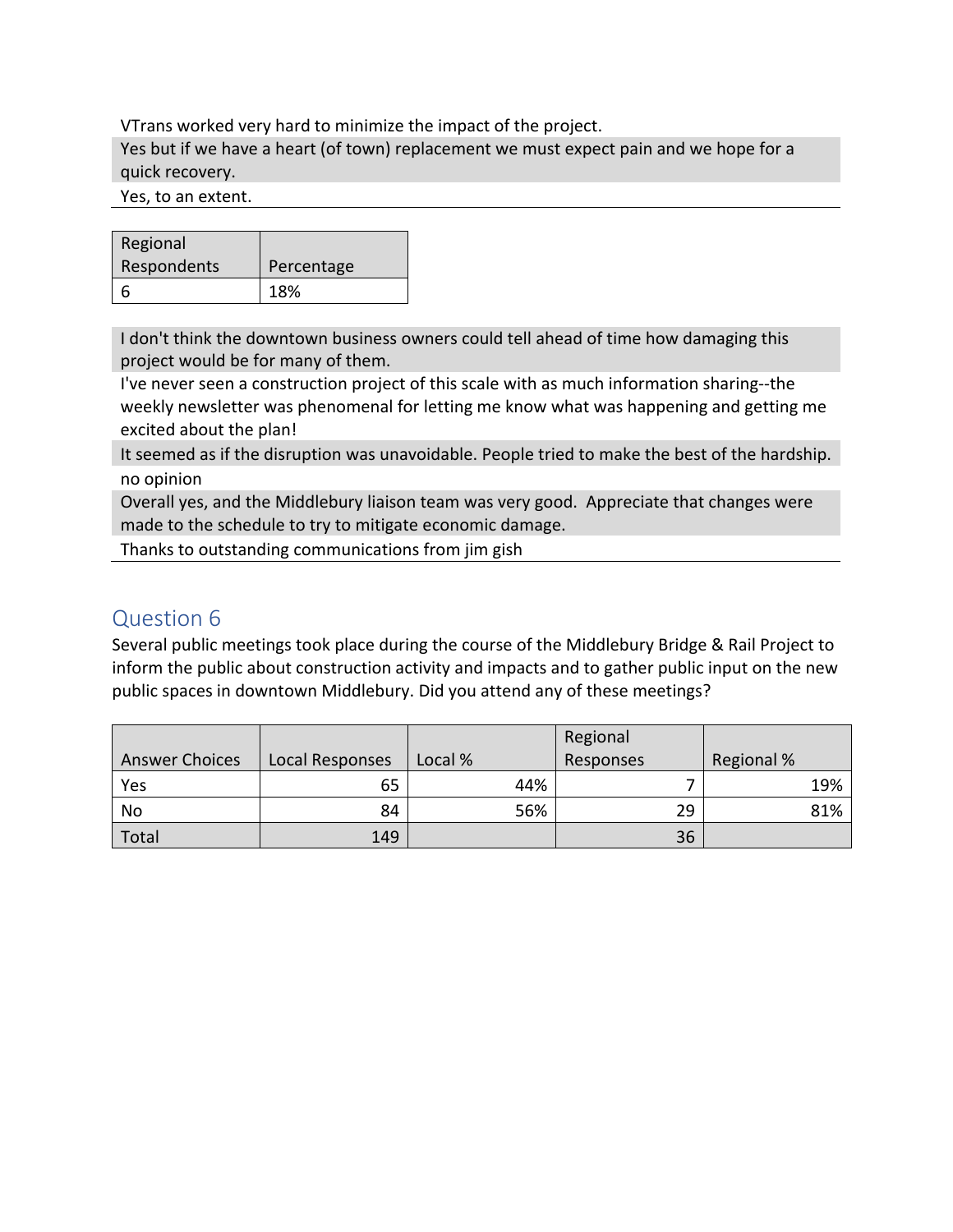

Comment: If you answered Yes, did you find these meetings helpful?

| Local              |            |
|--------------------|------------|
| <b>Respondents</b> | Percentage |
| 30                 | 20%        |

Didn't find much opportunity for input but did feel communication about plans was good once things got underway.

Extremely helpful!

For the most part

Foregone conclusions, IMO in that we were presented with plans and didn't have real input.

Great meetings

I attended some early meetings and did find them helpful

I found them frustrating because they were not lead by people (engineers) who now how to lead public meetings.

I only went to one meeting in the early stages, gave input and did not see the input of townspeople incorporated in the plan.

I think I just attended the presentations at town meetings but I might have attended another one too.

If you are going to give people a voice, you need to listen to their responses and not trot out a preconceived plan. I did not feel like the consultants listened to the triangle park dialog.

Mostly. As with any public meeting we had to listen to a lot of nutters and naysayers.

Only one but it was very informative.

Somewhat helpful.

very. and felt listened to.

yes

yes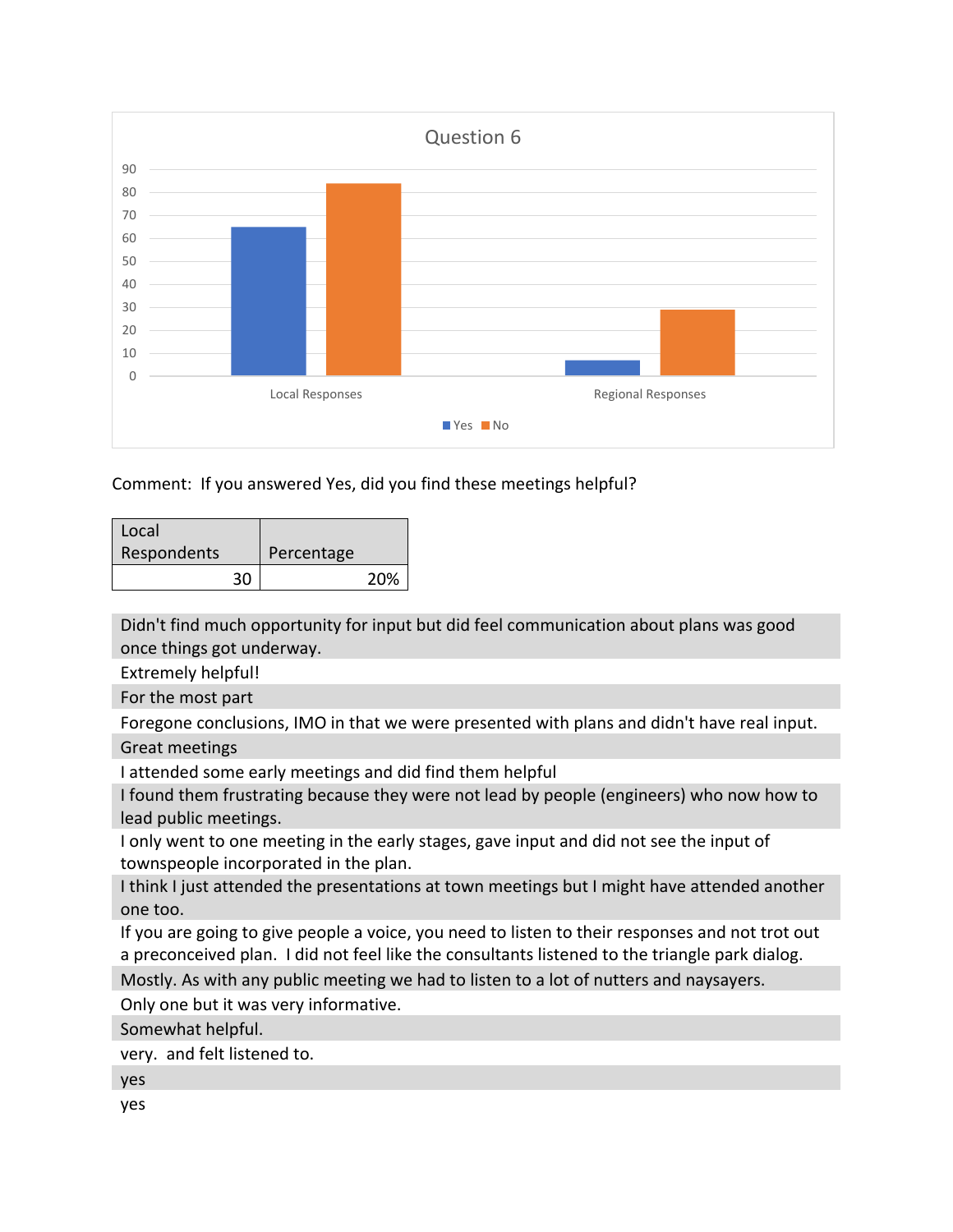| yes |  |  |
|-----|--|--|
| Yes |  |  |
| yes |  |  |
| Yes |  |  |

yes mostly

Yes, helpful.

Yes, helpful…but not as helpful and engaging and embracing of input as they could have been.

Yes, these meetings were helpful and it was great to see a number of citizen comments reflected in the final project as built. A number of concerns brought up weren't addressed (pedestrian access to the rail platform via Maple Street for one), but on the whole most feedback seemed to get worked in even if not completely as requested.

Yes, they were helpful but not necessarily allaying concerns

Yes, very helpful.

Yes.

Yes.

Yes. Good charts and timelines. Good introduction to the key people.

Yes. They were informative but seemed to have a much lower attendance level than expected.

| Regional    |            |
|-------------|------------|
| Respondents | Percentage |
| 3           | 8%         |

I found them helpful, but wasn't sure our input made much of a difference in the town plan that resulted.

yes Yes.

### Question 7

How would you rate your overall level of satisfaction with the public engagement process? Were you kept well informed throughout the project?

|                       |                 |         | Regional  |            |
|-----------------------|-----------------|---------|-----------|------------|
| <b>Answer Choices</b> | Local Responses | Local % | Responses | Regional % |
| Very satisfied        | 123             | 83%     | 28        | 78%        |
| Somewhat              |                 |         |           |            |
| satisfied             | 21              | 14%     | 6         | 17%        |
| Not satisfied         | 2               | 1%      |           | 0%         |
| No opinion            | ∍               | 1%      |           | 6%         |
| Total                 | 148             |         | 36        |            |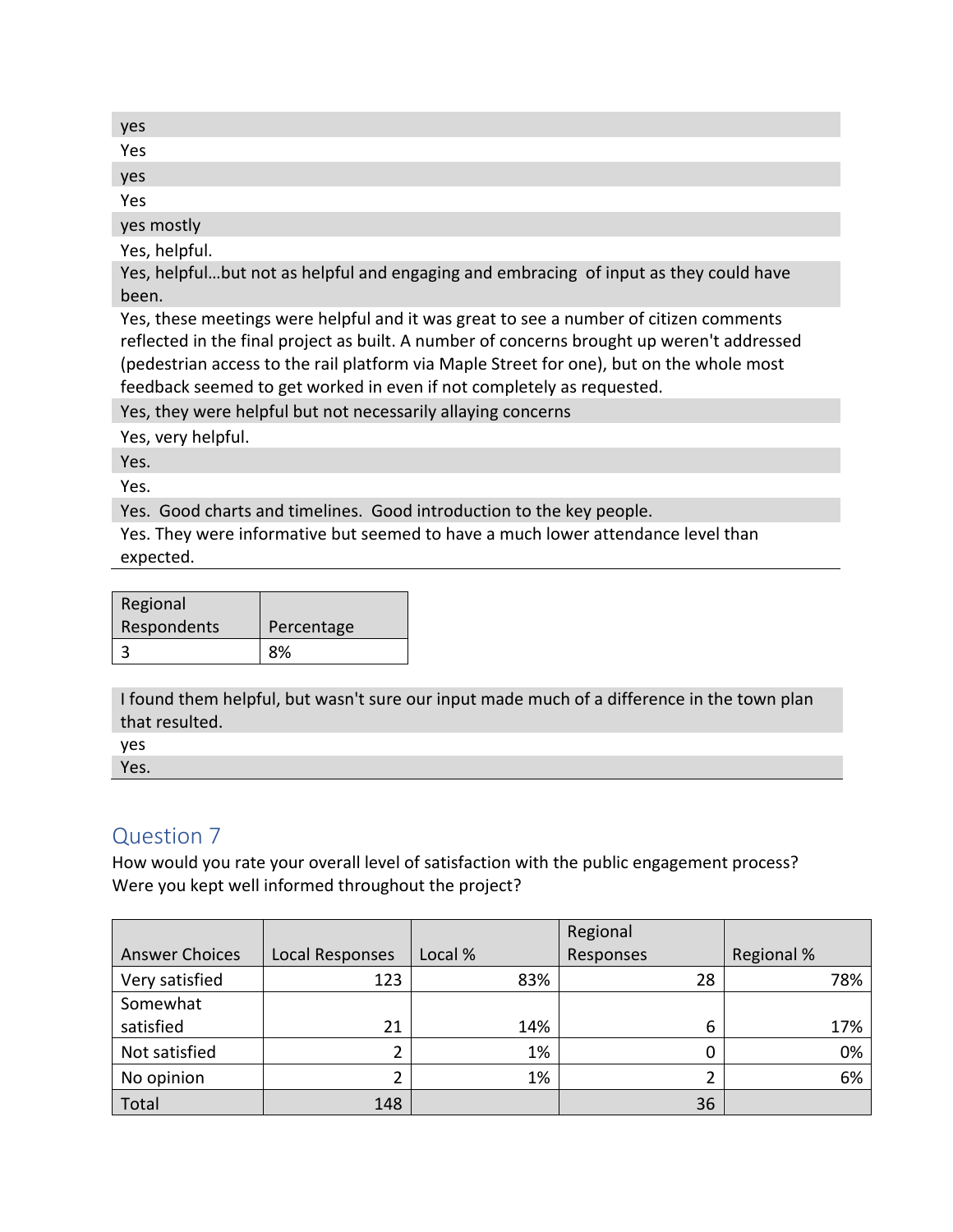

Comment: How might the project team have improved its engagement with the public? Are there examples of where the project team incorporated your input?

| Local Respondents | Percentage |
|-------------------|------------|
| -32               | 22%        |

#### Awesome newsletters from Jim and Tom

Community Liaison Jim Gish did an outstanding job! With all other construction projects I've found that as a nearby resident that any questions/comments are always getting redirected/shuffled between overworked Town staff, VTRANS, and contractors and then lost. Having Jim as a single point of contact who had eyes and ears on all parts of the project was fabulous for information flows both directions. No more hearing "oh that's a Town issue" or "you need to contact 'someone' at VTRANS for that".

detailed and frequent emails gave us so much information. We didn't feel that things were being hidden. Frequent communication lowered the temperature in town and brought us together. This disruption was something we were all facing. We got to know the companies involved. People were doing their best and that's all that we could have required.

Good job, Jim! Enjoyed the weekly emails and updates.

Hiring a communications liaison was a stroke of genius. Jim Gish did a remarkable job keeping us informed with text and photos - and cheerfully available to hear people out. I believe his role was key to creating a stable foundation interconnectedness between various stakeholders, especially the people of Middlebury.

I can think of more examples of where input was not incorporated…Jim Gish knows about these.

I did comment on a concern and it was addressed. I appreciate that.

I did take advantage of subscriptions to the town-sponsored newsletters from both Chief Hanley and Jim Gish. They were great! I also liked the picture displays [near the PO]. Once we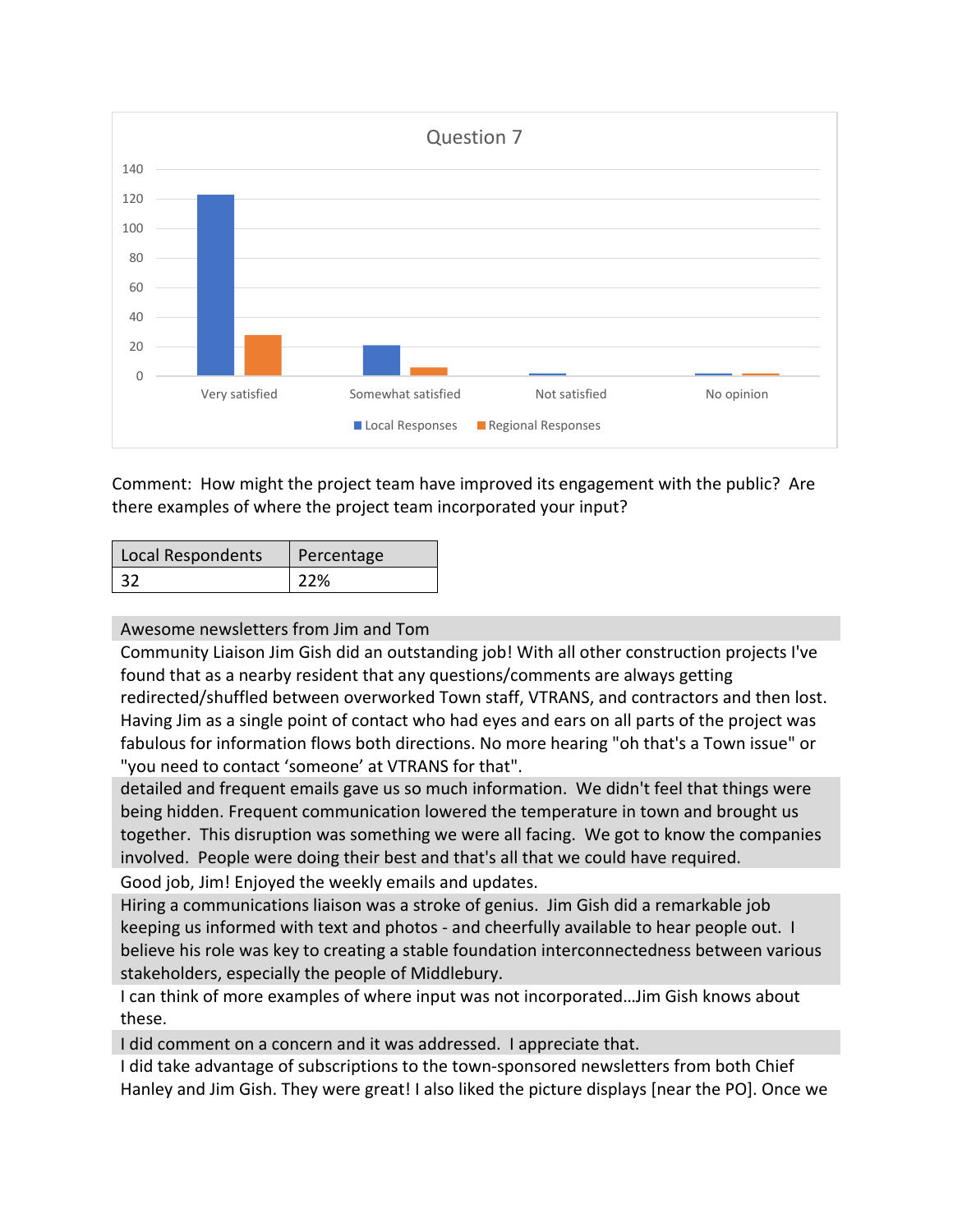got past the initial rancor [justified] of affected businesses, the town did a good job of keeping us informed of the process. It could've been a better one, more inclusive, in the end it's okay.

I enjoyed having a resource that I could ask about construction methods and with whom I could clarify expected impacts.

I felt very well informed, but that sort of engagement flows only one way.

I mostly kept up to date with the email updates from Jim Gish. They were phenomenal and exceeded my expectations. I love the photos and details he provided!

I think Mdby Liaison was great idea and was very informative and successful

Info inadequate until Jim Gish joined the team; then excellent!

Jim Gish did a fantastic job. He was the communication and essential! Jim Gish did a phenomenal job throughout the process. His emails were thorough and very well informative.

Jim Gish was a terrific liaison. The Kubrick team was outstanding. We spoke frequently with the on-site team and they were always very informative and gracious. We will miss them! Jim Gish's newsletter was fantastic. Well written, covered all issues, and fun. He did a great job.

Jim Gish's weekly reports were very valuable

Jim Gish's emails were and still are outstanding. He is responsive to community concerns. Kudos to Jim Gish

Kudos to the messenger. Well done

Once things finally got going, the regular communications from the town's bridge/rail project liaison were invaluable. The tone, images, and overall sense of "everything is going to be OK and we are going to get through this" while not sugarcoating the inconveniences was awesome.

See previous answer.

Thank you, Jim, for the regular updates. It would have been so much more difficult to live through the construction without knowing what was happening and when. I can only imagine how much "feedback" you received along the way and know that your efforts were tremendously appreciated.

The block party events that were held were a great opportunity to engage the public. The opportunity for the local day care to come and witness the work was also a great opportunity for the kids.

the frequent e- updates were super informative!

The liaison between the project manager and the public was exceptional!

The town hired its own public engagement person (Jim Gish) who did a much better job informing residents of project progress, and included additional helpful local information that VTrans just was not aware of. VTrans should work in conjunction with such people on future projects instead of duplicating efforts.

The Weekly emails & Chief Hanley's report were great and lots of good updates in the Addison Independent which I think kept everyone well informed. The downtown business shared first hand photos on their social media occasionally which was interesting. Other than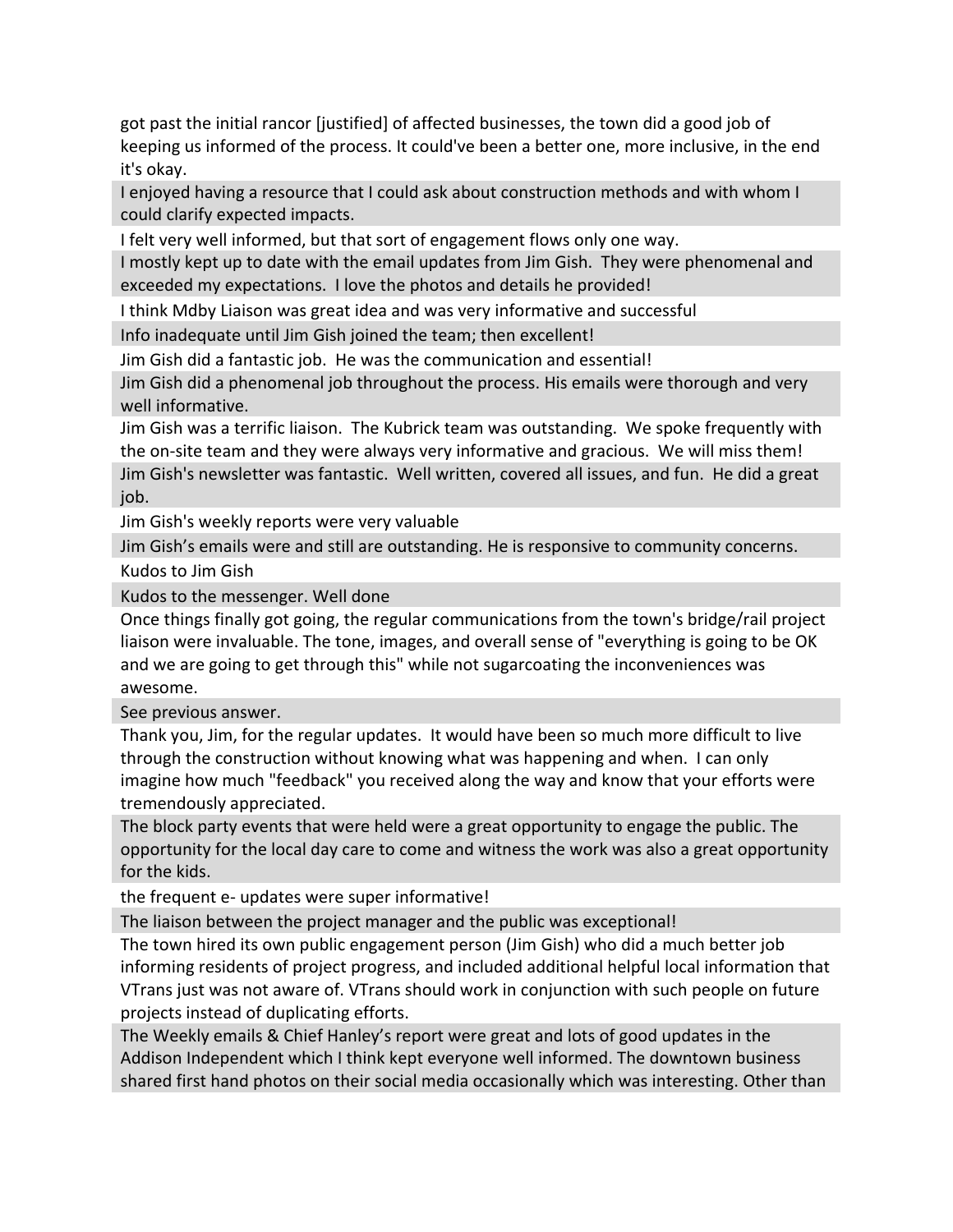that I didn't see anything on the Town of Middlebury or Experience Middlebury websites which seemed strange knowing we had a ton of new folks moving here over Covid. The weekly updates from Jim Gish were essential to my sense of engagement. They shaped my knowledge and my perception of the project. The fantastic photos, crystal-clear communication, and touches of humor engaged me in ways nothing else could have.

This is addressed in my response to an earlier question.

This was made so very much more palatable by the writing, compassion, and humor of Jim Gish. All projects like this should have a Jim.

| Regional    |            |     |
|-------------|------------|-----|
| Respondents | Percentage |     |
|             |            | 17% |

I very much appreciated the frequent reports by Jim Gish

Jim Gish did a great job. Early on would have appreciated more online opportunities to discuss the project.

Jim Gish's regular updates were terrific.

The email updates have been great!

The weekly updates were helpful in knowing what was happening and for planning trips to downtown. It helped knowing how the project was progressing when that might not have been visible to a driver/pedestrian.

Use Jim Gish for all public involvement

## Question 8

How did you stay up to date with information about the project? (Please click ALL that apply.)

|                                                                                  | Local     | Local | Regional  | Regional |
|----------------------------------------------------------------------------------|-----------|-------|-----------|----------|
| <b>Answer Choices</b>                                                            | Responses | %     | Responses | %        |
| Weekly construction updates from                                                 |           |       |           |          |
| Middlebury's Community Liaison                                                   | 143       | 96%   | 29        | 80%      |
| Weekly updates from VTrans                                                       | 25        | 17%   | 10        | 28%      |
| The Addison Independent                                                          | 105       | 70%   | 20        | 55%      |
| Middlebury Selectboard meetings and/or                                           |           |       |           |          |
| public information meetings                                                      | 46        | 31%   | 4         | 11%      |
| Through downtown businesses and<br>organizations like Neighbors Together and the |           |       |           |          |
| Better Middlebury Partnership                                                    | 48        | 32%   | 6         | 17%      |
| Residents/neighbors                                                              | 34        | 23%   | 5         | 14%      |
| Community social media                                                           | 34        | 23%   | 3         | 8%       |
| VTrans website/social media                                                      | 6         | 4%    | 5         | 14%      |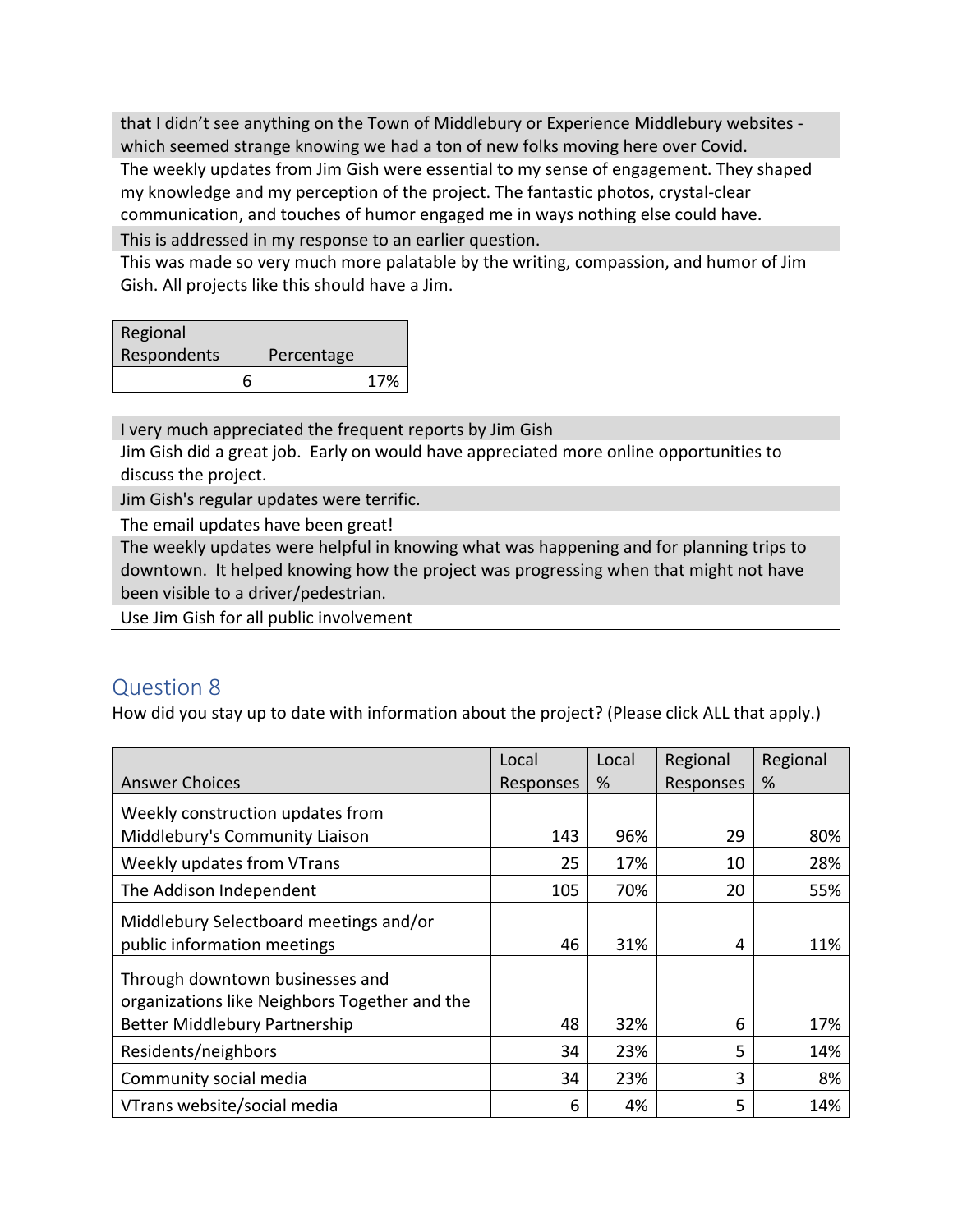| Other (Please specify): | ∸∸  | 3% |    | 2% |
|-------------------------|-----|----|----|----|
| <b>Total Responses</b>  | 493 |    | 84 |    |



Other (Please specify):

| Local Respondents | Percentage |
|-------------------|------------|
| -12               | 8%         |

Addison County Regional Planning Transportation Advisory Committee

Being retired, I became a sidewalk superintendent (and student of Jim Gish and a VT State highway engineer named Gordon). Gordon was smart and had a huge responsibility on a day to day basis but he had time to answer questions from me and many others. Jim was critical because he kept up with the engineers and town leaders and presented it to us in pictures and good writing skills. Both of these men were the right person for this job. The workers were excellent too. They were courteous to a fault.

Construction signage!

Family members, visiting area

Frequently walking downtown and personal observation of the construction.

Jim Gish was fabulous

Personal observation

Personal Visits

Posterboards at Town Offices and USPO

Signage- informational displays.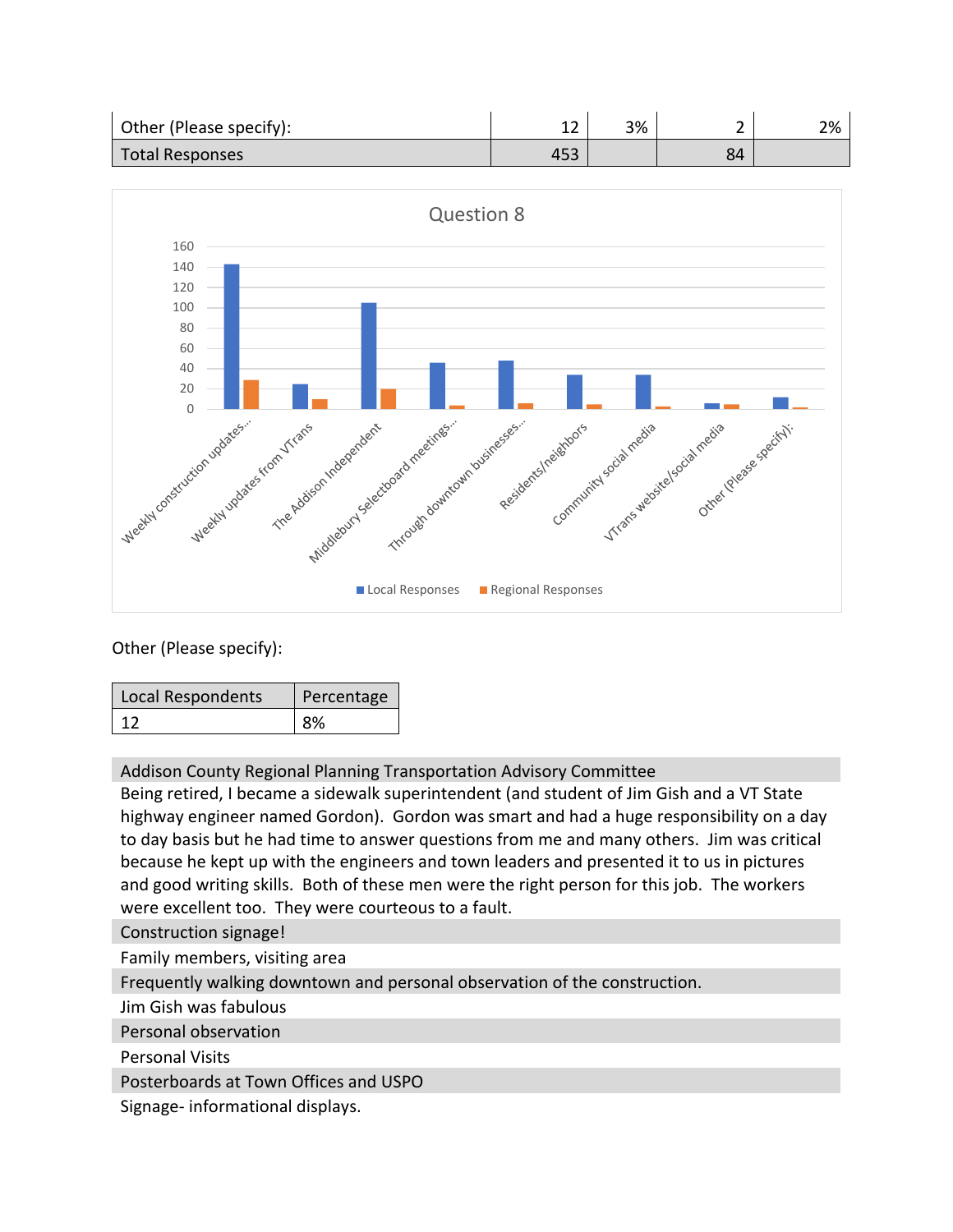The signboards were well-designed and informative. visual observation

| Regional Respondents   Percentage |    |
|-----------------------------------|----|
|                                   | 5% |

frequent walks downtown and around the area

sometimes announcements on FPF

### Question 9

How would you rate the quality of the information you received in terms of accuracy and timeliness?

|                       |                        |         | Regional  |            |
|-----------------------|------------------------|---------|-----------|------------|
| <b>Answer Choices</b> | <b>Local Responses</b> | Local % | Responses | Regional % |
| Very helpful          | 129                    | 87%     | 30        | 83%        |
| Somewhat              |                        |         |           |            |
| helpful               | 18                     | 12%     | 5         | 14%        |
| Not helpful           |                        | 1%      | 0         | 0%         |
| Did not contact       |                        | 1%      |           | 3%         |
| Total                 | 149                    |         | 36        |            |

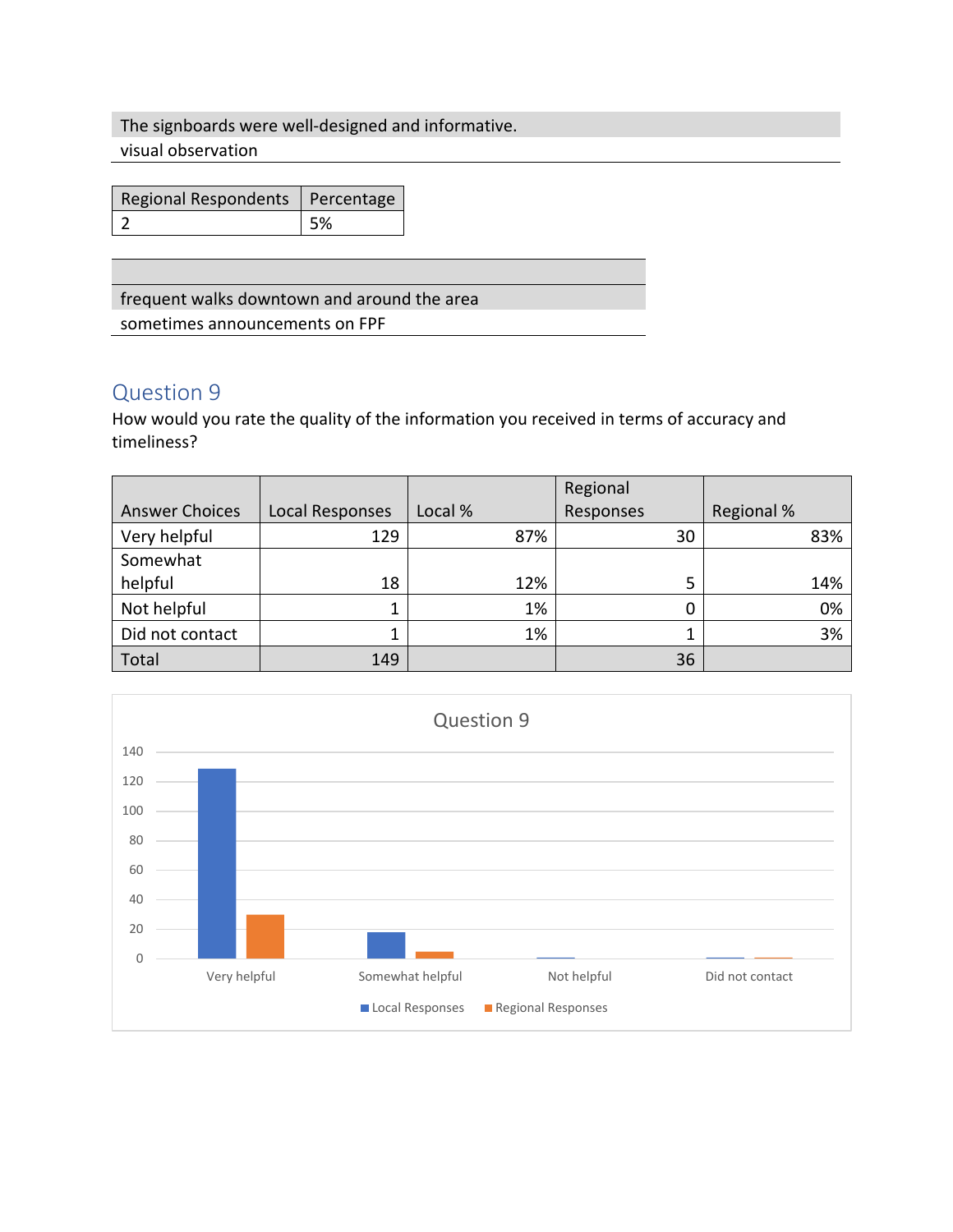### Question 10

Did you contact VTrans, Middlebury's Community Liaison, or the Public Information Consultant (FHI Studio) during construction? If so, how helpful was their response?

|                       |                        |         | Regional  |            |
|-----------------------|------------------------|---------|-----------|------------|
| <b>Answer Choices</b> | <b>Local Responses</b> | Local % | Responses | Regional % |
| Very helpful          | 58                     | 39%     |           | 19%        |
| Somewhat              |                        |         |           |            |
| helpful               | 14                     | 9%      | 3         | 8%         |
| Not helpful           |                        | 1%      | 0         | 0%         |
| Did not contact       | 75                     | 50%     | 26        | 72%        |
| Total                 | 149                    |         | 36        |            |



Comment: Please leave a comment about your experience.

| Local       |            |
|-------------|------------|
| Respondents | Percentage |
| 18.         | 12%        |

Always contacted Jim Gish, he was invaluable through the entire project!

Always ready to explain what is going on and what will happen next. Kubricky's high regard for safety for onlookers and construction workers was exemplary.

Contacted Jim Gish several times. Always received an upbeat response.

I contacted Jim 3 times. He was responsive and left a referral number for me to call with one of my concerns. ECI was less responsive.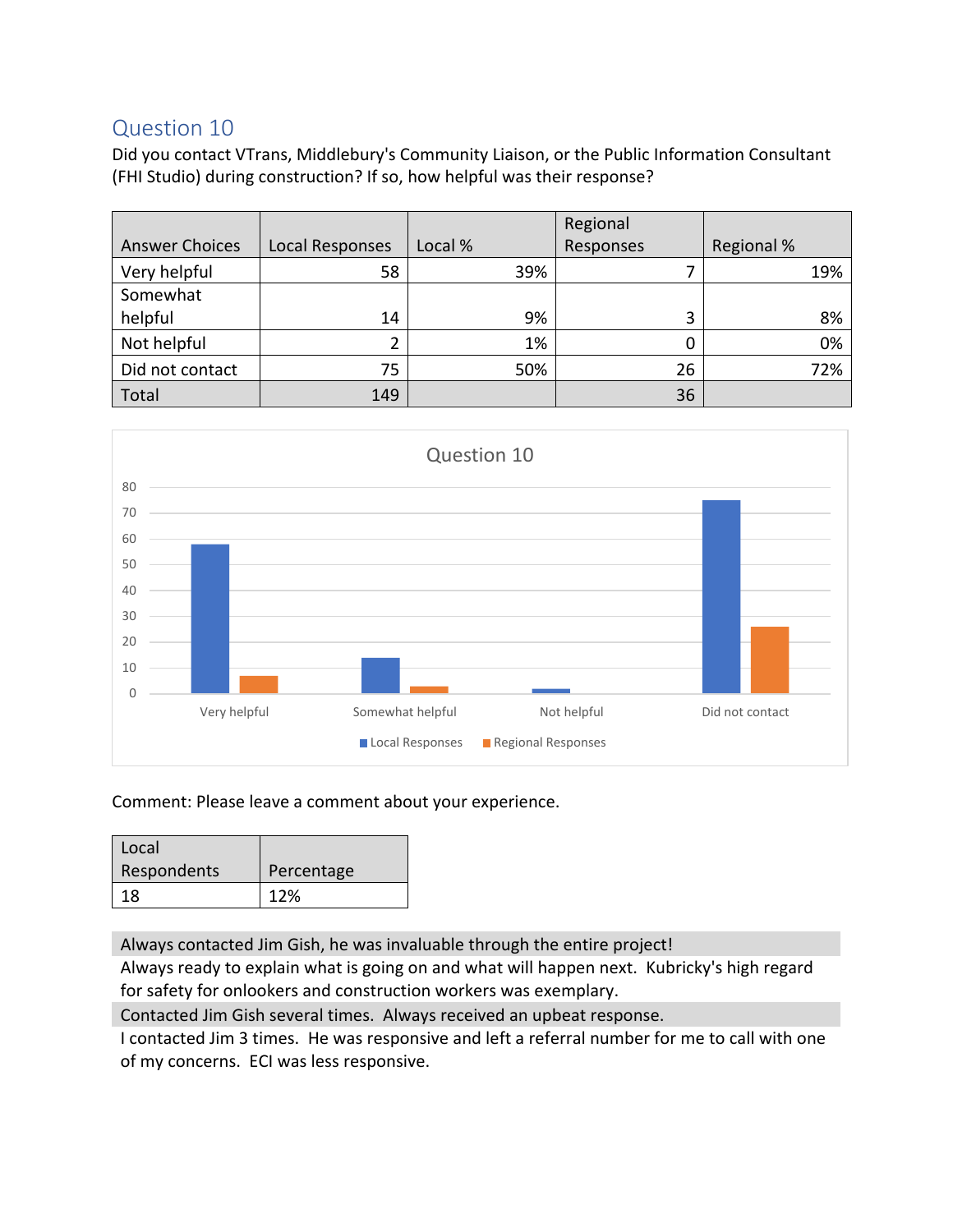I contacted Jim a number of times to ask about particular elements of the construction process and he was always helpful in the moment and included the response for everyone to read about in the next weekly update.

I contacted Middlebury's Community Liaison several times. Replies always helpful.

I did contact Jim and I did get a response. So, thank you.

I email Jim a few times and he always responded and acted upon the subject in a timely manner

I received prompt and thoughtful responses to every comment and question, and I interacted weekly.

I spoke with Jim numerous times, and even emailed him a few times. He always provided me with timely info or went out of his way to learn and respond.

Jim Gish was absolutely terrific.

Jim was very responsive--quick to help

Middlebury's Community Liaison established an open, friendly tone in his weekly updates, and invited comments and questions. He made it easy to get in touch, and responded immediately to my question.

On four aspects of the project that I provided written input on, publicly to Town officials, I never received a public response…only in one instance was there a follow up private conversation with Jim Gish. More often the response to what I submitted was negative, resistant…

See above

The response from the liaison was very open to concerns and he was proactive on requesting results from the state/contractor.

They were always there and, for me, could be contacted just by saying " HEY JIM!" Or, " Hi Gordie". That's how accessible they were.

VTrans = no; FHI = no--don't know them; Mdby Liaison YES!!!

| Regional    |            |    |
|-------------|------------|----|
| Respondents | Percentage |    |
|             |            | 0% |

### Question 11

Middlebury was represented through all phases of this project by a community liaison. Do you feel that this position had a positive impact on the project and how the community managed through the project?

|                       |                        |              | Regional  |              |
|-----------------------|------------------------|--------------|-----------|--------------|
| <b>Answer Choices</b> | <b>Local Responses</b> | Percentage % | Responses | Percentage % |
| Yes                   | 143                    | 98%          | 35        | 80%          |
| No                    | ب                      | 2%           |           | 20%          |
| Total                 | 146                    |              | 44        |              |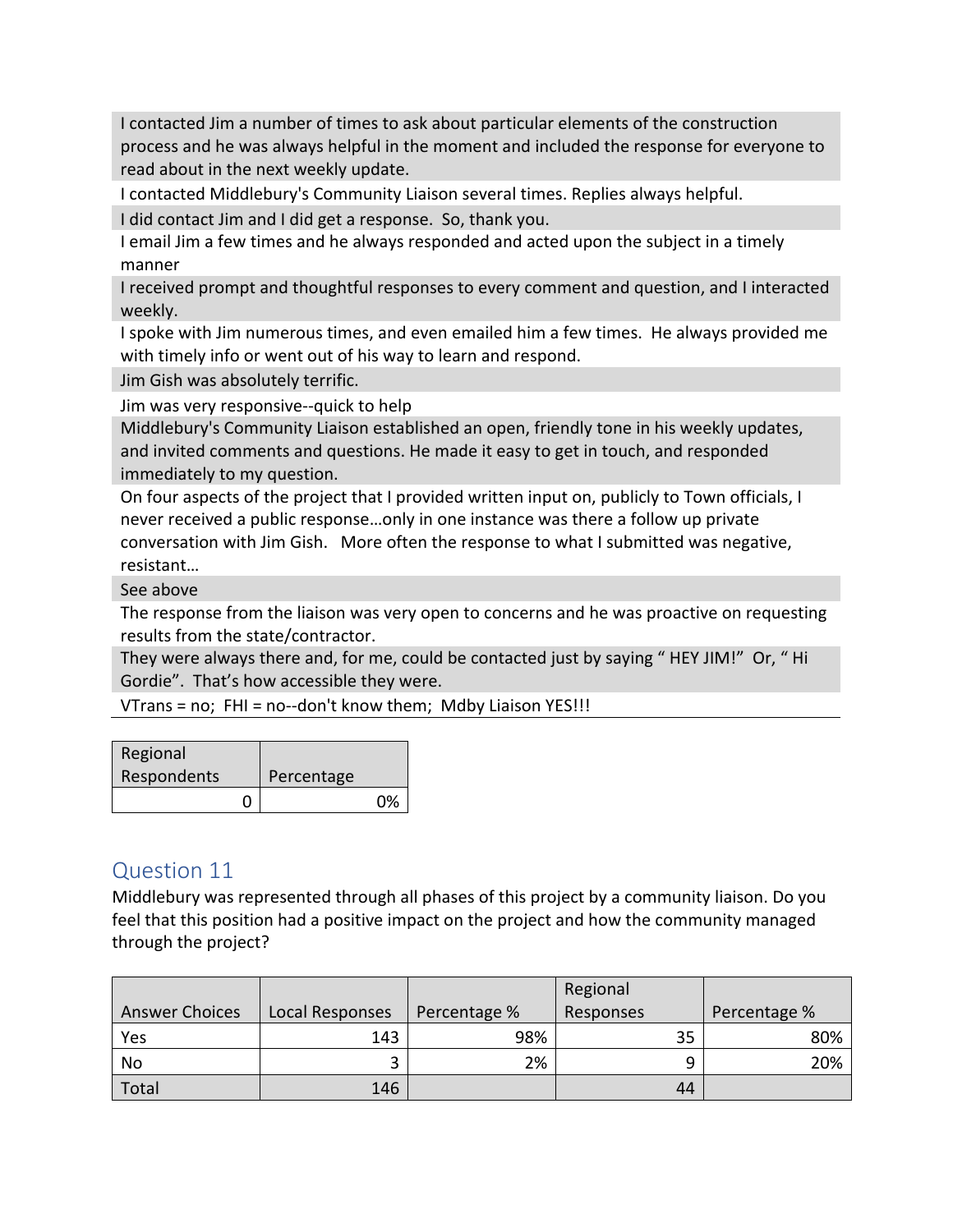

Comment: What advice would you offer for future projects considering use of a community liaison?

| Local       |            |
|-------------|------------|
| Respondents | Percentage |
|             | 32%        |

A great deal of the success of this work was finding the right person for the job. Our community liaison had the facility to communicate clearly with ALL members of the community from the construction workers on site to the Selectboard and Town Manager and the President of the College. I think it would be a challenge to find someone with these gifts and pay them appropriately, but boy was it worth it. The TONE of the communication was accurate, empathetic, and created a sense of unity in the community that really helped us get through this incredibly complex and lengthy project.

Absolute necessity. Jim Gish excelled in this position. It is important to have the right person. Just filling the position does not mean the job will be done well.

Absolutely essential partner. I didn't have to attempt to ask questions of the contractors or VTRANs because of Jim.

Absolutely use a community liaison!!!! Without the liaison it is often unclear who to talk to or get information from and no one else in the project ends up having the time or mental space to really keep the community up to date. So much anxiety over schedules and next steps was avoided by Jim's up-front communication and ever-present availability. As well, when problems arose (like challenging pedestrian access), Jim was able to get that feedback quickly and work with the contractors to tweak routing. Without the liaison role those issues could have been passed back and forth between the Town staff, VTRANS, and the several contractors and become a much bigger issue that drew more frustration from the community.

Absolutely. A job well done!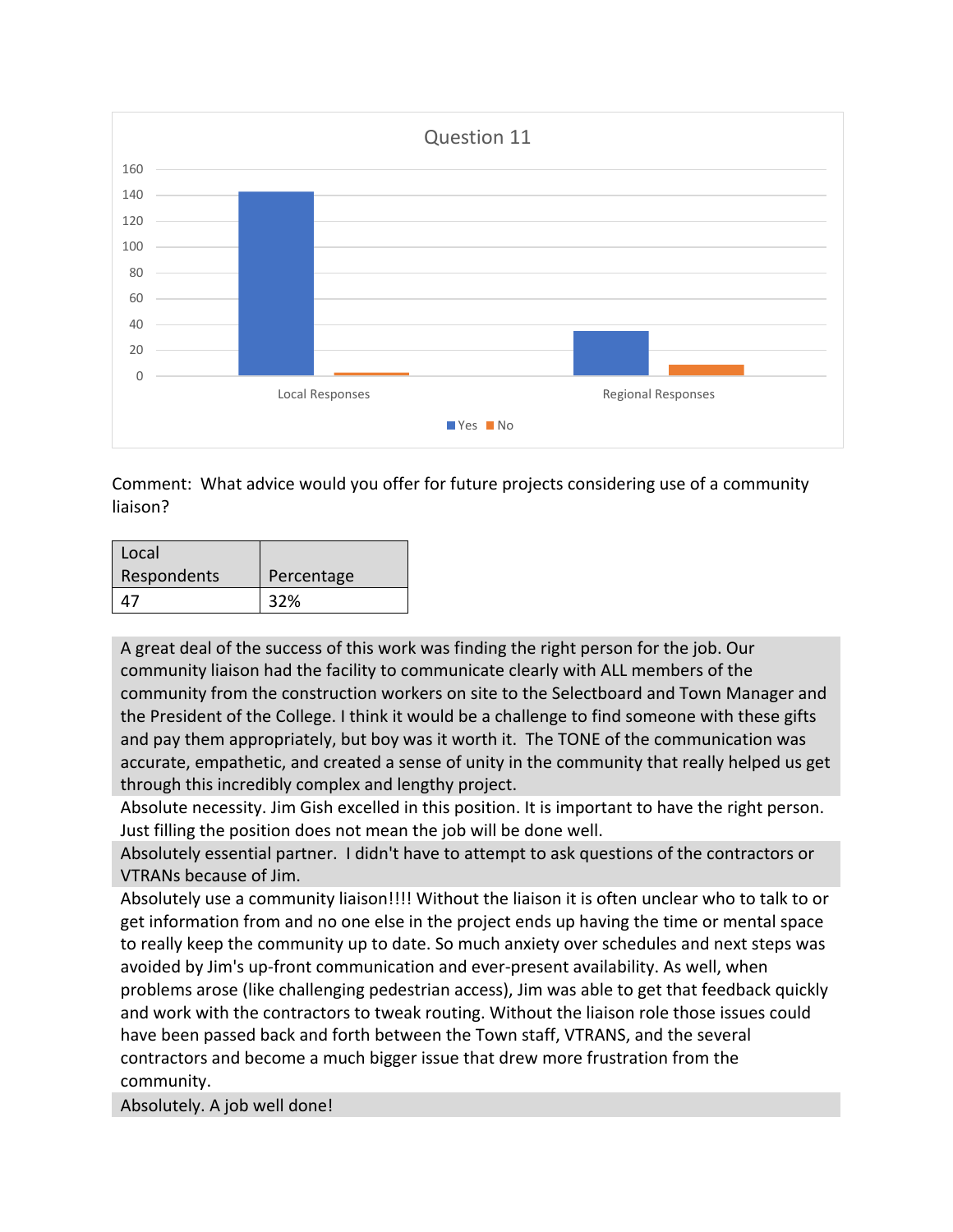Absolutely. He was the sole reason I felt informed.

Accurate and timely information is critical. Engaging and friendly presentation of the information is extremely important - need the right personality for the job.

All major VTRANS projects should have a position funded for a community representative like Jim Gish. It should have been established earlier in the project, before completion of the EIS Environmental Impact process, so that things that later "couldn't" be incorporated from public input because of allegedly being inconsistent with the EIS, could have been included at the proper time in project planning and engineering.

Community liaison's updates were far and away better than the updates from VTrans. VTrans should feed liaison info in future and let them communicate instead of duplicating efforts. Continue community outreach, be sure financial support to area businesses is equitable to big businesses also impacted.

Do not hesitate to hire one.

Don't change a thing!

**Essential** 

From my perspective, Jim Gish was a perfect fit for this role. If future community liaisons can have his skill set they will be successful.

Having a community liaison was critical to keeping the citizens informed. I often saw Jim when I was downtown.

He was great. His information was valuable.

HIRE JIM!

I cannot imagine anyone could have done a better job than did our Jim Gish.

I felt connected to this project in a way that I would not have otherwise.

I hate to imagine how this would have gone without a community liaison, especially one who did such an excellent job. I think this role was critical to the success of the project and the sense of satisfaction among townsfolk.

I think having one point person is key to a successful project of this scale.

I think it was really helpful to have this position filled by someone who lives in Middlebury and has ties to the community and who focused on this project alone. People know Jim and feel ok about emailing him about little things and ask questions.

I think it work very well. Kept everybody informed on what to expect excellent job

I thought he was very effective

I thought Jim was key to the success of the project.

If other communities are considering use of a liaison they should hire Jim Gish to train that person! Jim did a fantastic job.

Jim did a great job. Learned as he went along. Was very timely in his reporting

Jim Gish was an extraordinary plus in this project. We could not have done it without him. Jim was fantastic. With the information I gleaned from his emails, I was able to speak with authority about the project with people who weren't very familiar with project. It helped a lot with reducing misunderstandings and confusion about the project. Communication is the key!!!!!

Jim's personality came through his emails. His enthusiasm and eagerness was contagious.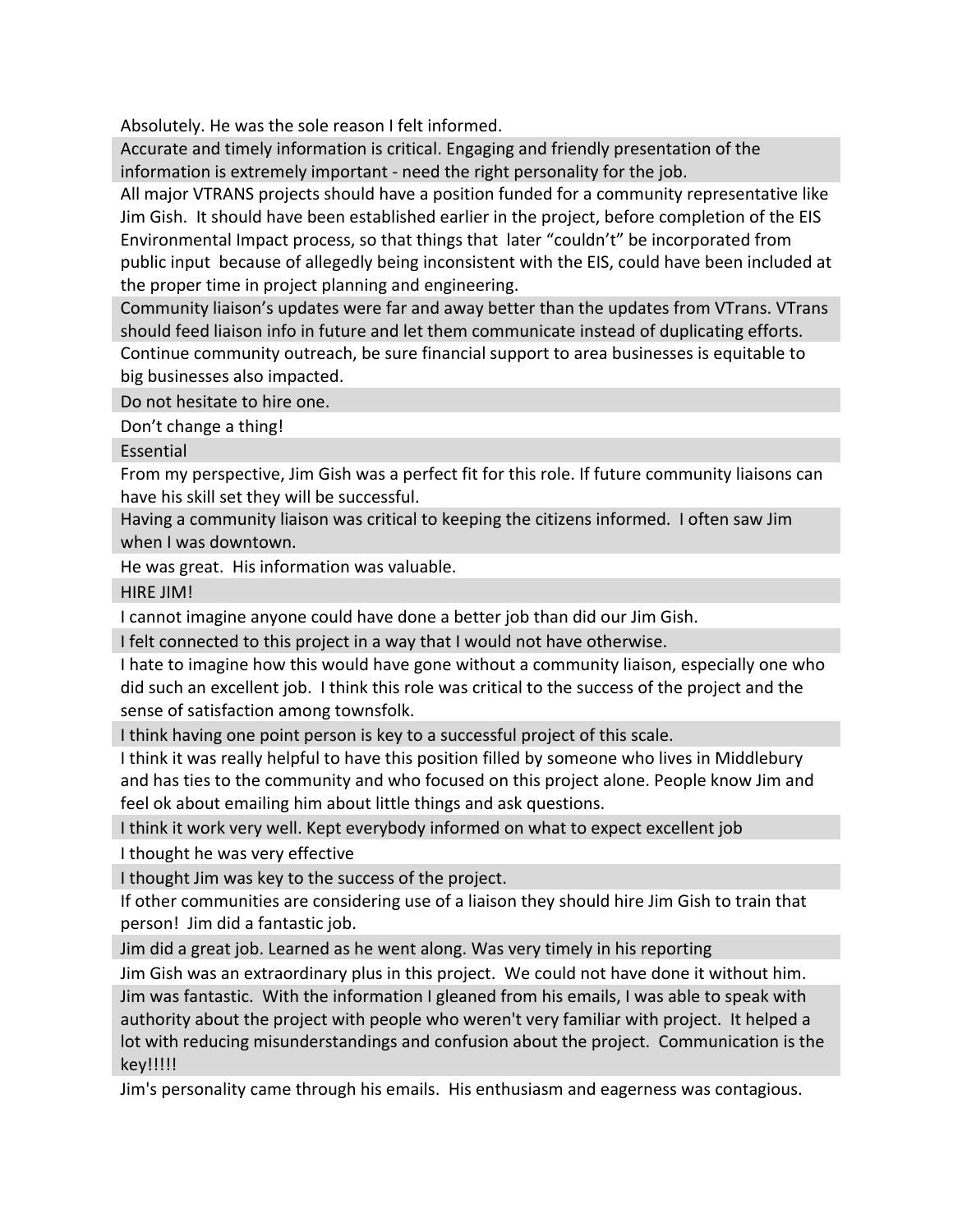Jim's updates were essential to understanding the impact, schedule, and progress of the project throughout.

Keep it up.

Keep Jim on retainer! What a great communicator.....

See responses above.

The liaison was extremely helpful; I would recommend using one on any future large projects that impact residents and businesses.

The more folks are informed, the more buy-in is possible.

The position seems like an absolute necessity for a project of this scale. It would have been so much more difficult to live through this project without the regular, consistent, optimistic, concise updates that Jim provided. Of course, the trick in this position is finding someone like Jim Gish, who did an amazing job. Not every project will be that lucky even if you have the position.

The thoroughness of the communications, the photos, and the general tone of the emails was fantastic!

There was a time early on when I wondered who he was advocating for. Was this position a neutral one? Or representing the town? Or defending the project? There were a lot of emotions in the beginning of this. So clarifying the role is important.

This created a much larger opportunity to have the community's concerns heard and addressed. Without him, many of the concerns would not have been handled the way that they were. This also helped to create a positive attitude towards the project for most people as it helped show the community that they were being heard and we were there to work together.

This position and the person who was hired, Jim Gish, was essential

This was a terrific investment. The liaison kept us informed & documented the project. I enjoyed receiving the emails each week or so.

town liaison person always sided with VTrans and Kubricky in any dispute

Use Jim Gish's emails as a model!

Yes, see above, Jim was instrumental in making this project understandable and keeping the community well informed.

Yes, very helpful and upbeat updates.

You couldn't have found a better person for this than Jim Gish. He clearly communicated well with everyone involved and knew what he was talking about. He was able to explain a complex project in a way that was easy to understand for those of us not in the construction industry! His emails were fascinating. I hope all of his emails are well documented for future generations!

| Regional    |            |    |
|-------------|------------|----|
| Respondents | Percentage |    |
|             |            | 0% |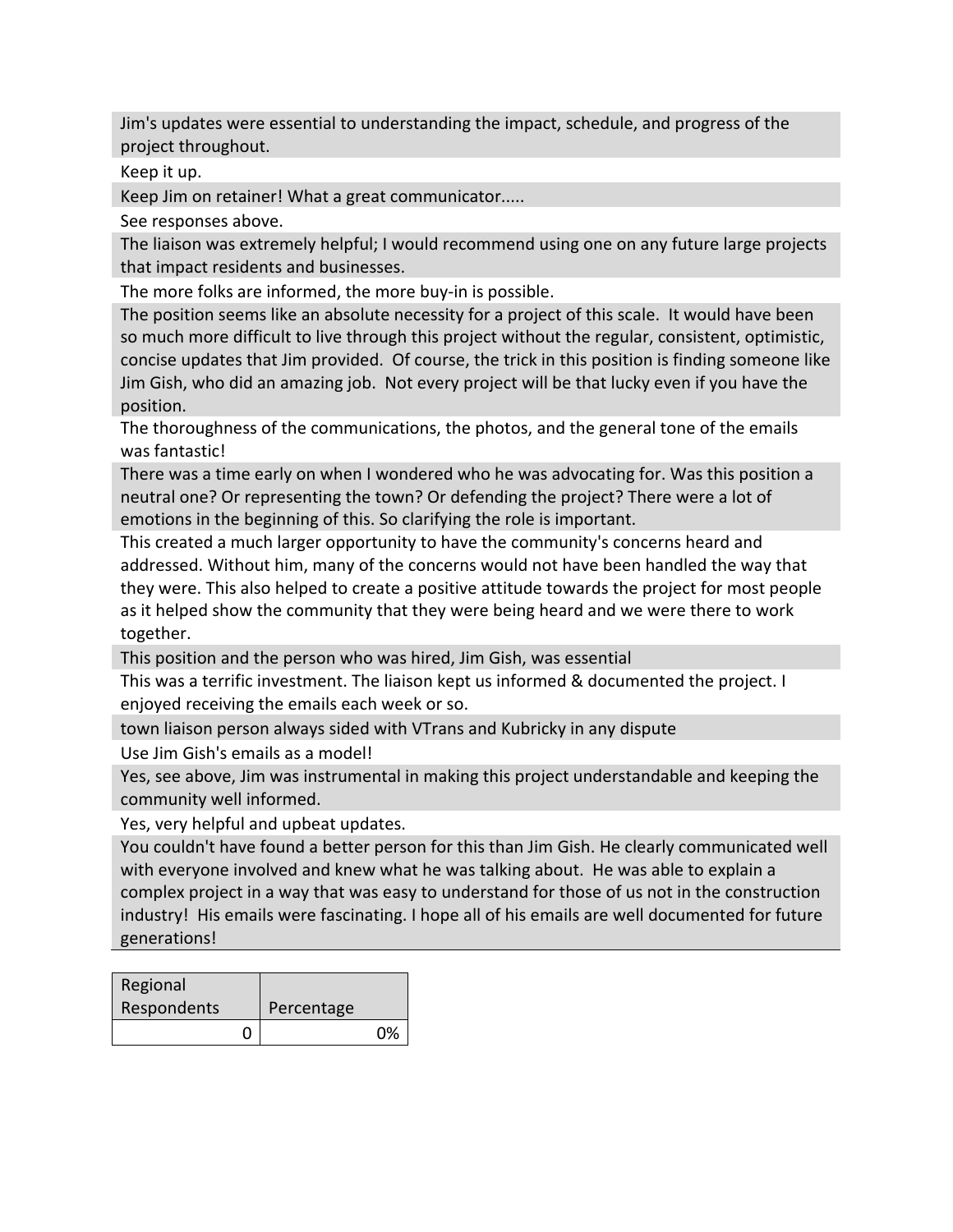### Question 12

In general, how did you find the construction workers and flaggers that you encountered during construction?

|                       |                        |         | Regional  |            |
|-----------------------|------------------------|---------|-----------|------------|
| <b>Answer Choices</b> | <b>Local Responses</b> | Local % | Responses | Regional % |
| Very helpful          | 115                    | 77%     | 24        | 67%        |
| Somewhat              |                        |         |           |            |
| helpful               | 22                     | 15%     | 3         | 8%         |
| Not at all helpful    |                        | 1%      | J.        | 3%         |
| No opinion            | 11                     | 7%      | 8         | 22%        |
| Total                 | 149                    |         | 36        |            |



# Question 13

How would you rate the detour signs during construction?

|                                    | Local     |         | Regional  |            |
|------------------------------------|-----------|---------|-----------|------------|
| <b>Answer Choices</b>              | Responses | Local % | Responses | Regional % |
| Well placed and easy to understand | 99        | 67%     | 24        | 67%        |
| OK but could have been better      | 38        | 26%     | 9         | 25%        |
| Posted in the wrong places and     |           |         |           |            |
| hard to understand                 |           | 1%      | 3         | 8%         |
| No opinion                         | 10        | 7%      |           | 0%         |
| Total                              | 148       |         | 36        |            |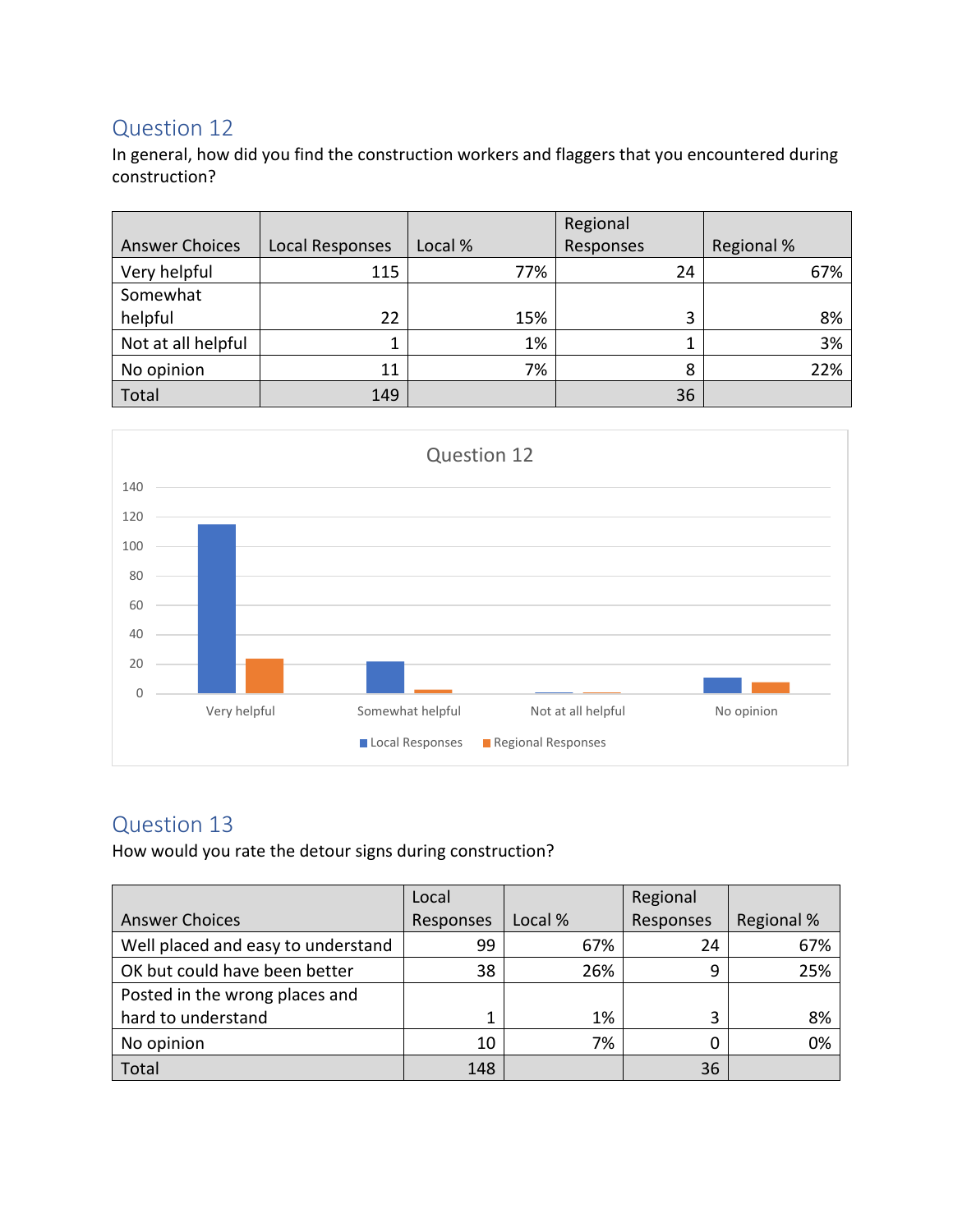

Comment: How might detour signage be improved for future projects?

| Local       |            |
|-------------|------------|
| Respondents | Percentage |
|             | 6%         |

As noted before, sign placement needs to consider pedestrians and cyclists, not just vehicle traffic.

More warnings before the detours

Plenty of good signs starting from a long distance from downtown.

Sign for closure of Printers Alley to foot traffic from Marble Works was very poor. It did not direct peds to the appropriate detour at the footbridge.

Sometimes it wasn't until I came upon the signage that I knew of it. As a cyclist, it'd have been better had I known well before I happened upon the closure -- say at Marble Works road & Main St. -- at the entrance to MWs since it involves long backtracking to get around. Again, if more town officials were pedestrians/cyclists these hiccups would've been interwoven in the planning stages.

sometimes not placed in the right spot. sometimes too soon, sometimes too late.

The blasting signs were very confusing. There was hardly any blasting. Flaggers more useful than signs.

The ones around the Chaz Mraz park made no sense.

Where possible, indicate the extent and duration of the road closure so people know whether to take the detour or go away and come back later.

| Regional    |            |    |
|-------------|------------|----|
| Respondents | Percentage |    |
|             |            | 2% |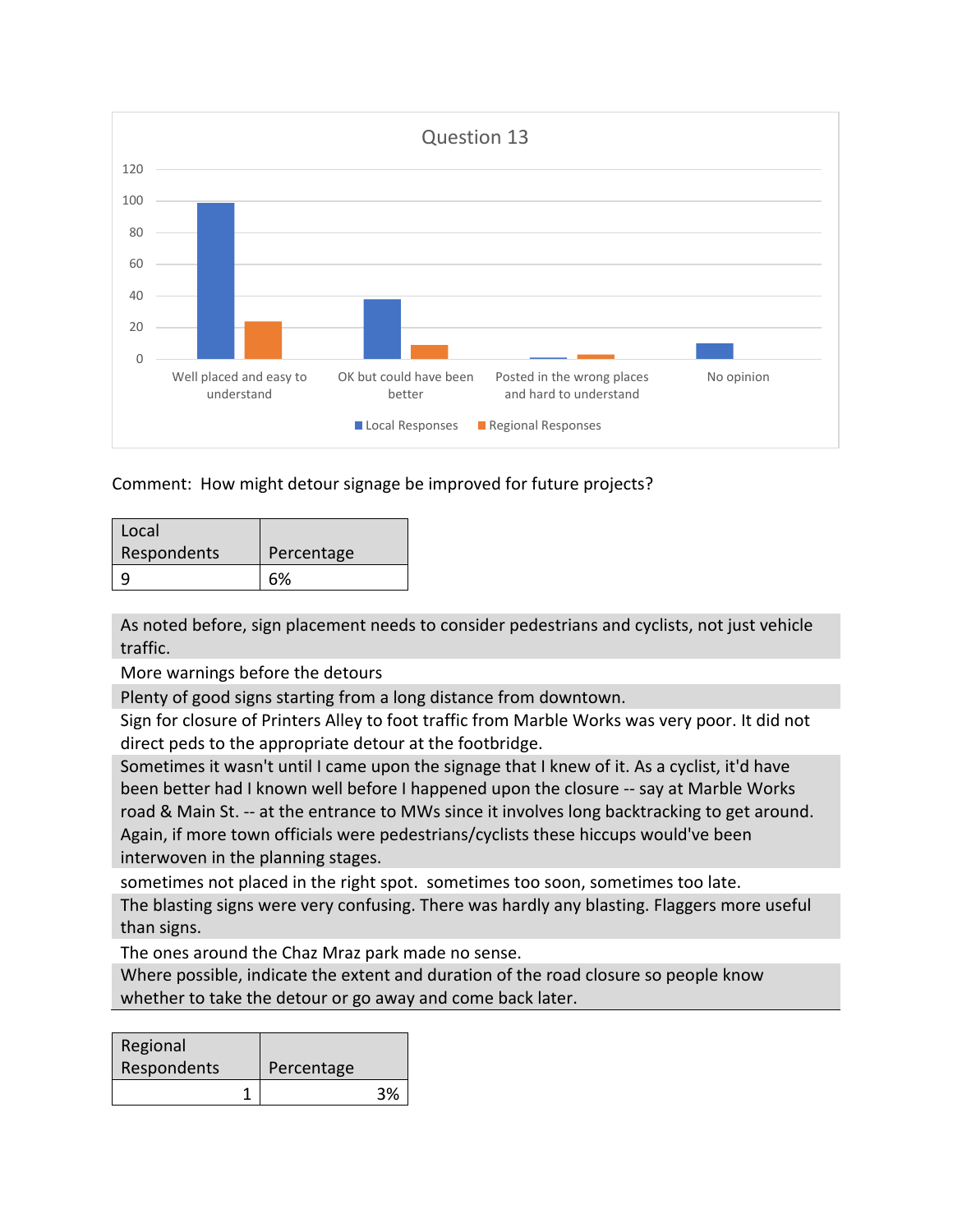There could have been more information placed obviously about how to access The Marble Works

# Question 14

As you look back at the course of this project, how satisfied are you with how VTrans and the project team conducted and managed this project?

|                       |                 |         | Regional  |            |
|-----------------------|-----------------|---------|-----------|------------|
| <b>Answer Choices</b> | Local Responses | Local % | Responses | Regional % |
| Very satisfied        | 111             | 74%     | 27        | 75%        |
| Somewhat              |                 |         |           |            |
| satisfied             | 33              | 22%     | 8         | 22%        |
| Dissatisfied          | 3               | 2%      |           | 0%         |
| No opinion            |                 | 1%      |           | 3%         |
| Total                 | 149             |         | 36        |            |



#### Comment: Why do you feel this way?

| Local       |            |     |
|-------------|------------|-----|
| Respondents | Percentage |     |
| 28          |            | 19% |

Any construction project is disruptive and has negative impact during the process. Covid-19 did not help. Weather did not always help. Adjusting to accommodate holidays and festivals, etc. did not help. Sometimes I feel more like let's suck it up and get this done as quickly as possible. The planners tried to appease and work around every request to accommodate for an event. I also feel that the businesses did themselves a huge disservice to slow down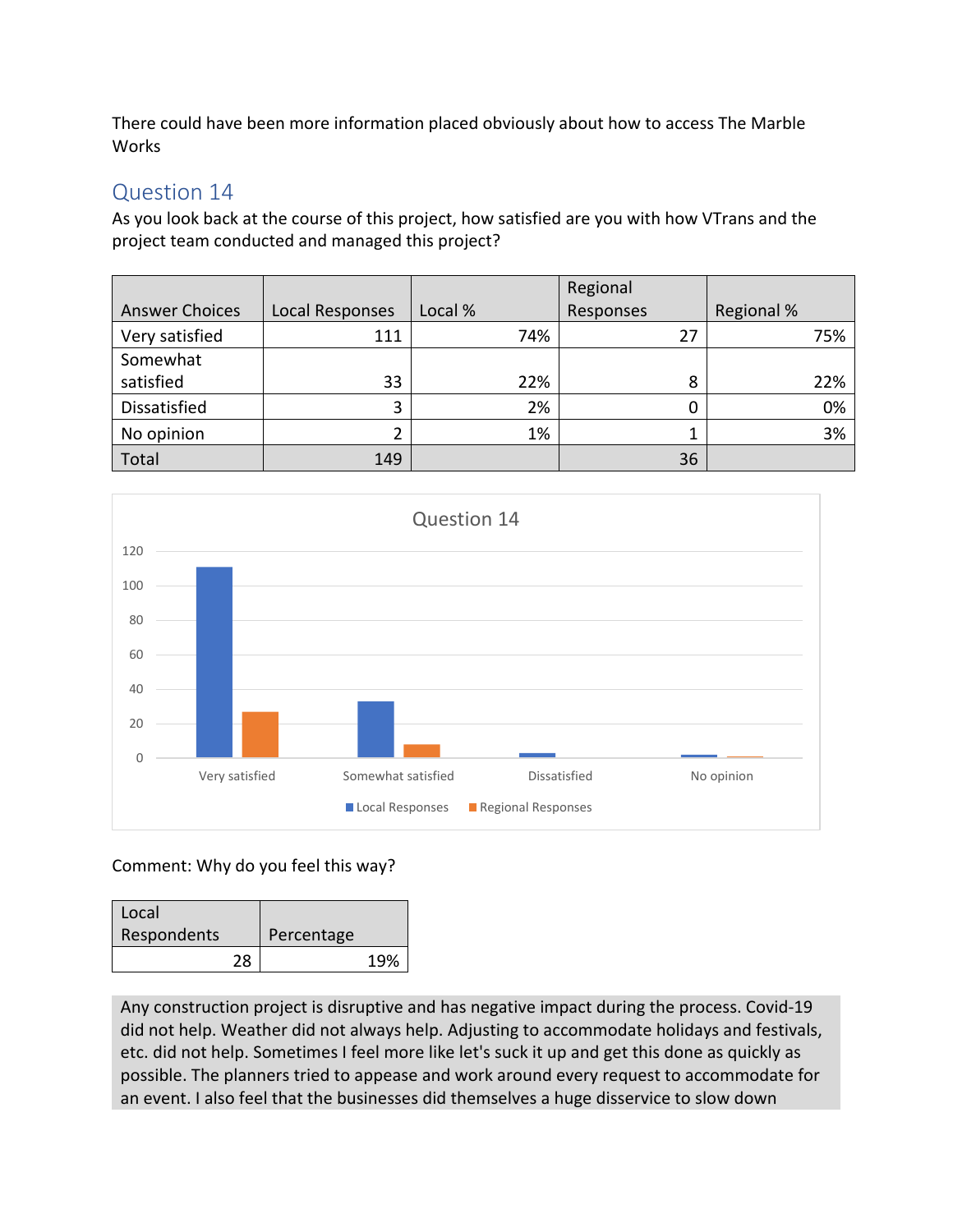construction and to continually advertise that Middlebury was open for business. Frequently, especially with covid-19, Middlebury was not open for business. It is too bad that some better way of compensating businesses during construction cannot be worked into the budgets. I believe it could be less expensive in the long run and would be better if shoppers knew certain businesses were completely closed during specific periods of construction.

Communication with all parties and public participation made this seem like a team effort. Connection from sidewalk over south entrance to the tunnel to Battell Driveway more dangerous than that at Main Street and Printer's alley where this report said a fence would be installed, Fence needed or are you going to wait until someone falls, is injured and sues?

Everyone did a great job.

Excellent team friendly to the public and very efficient.

Good result.

I feel that nobody should be upset about anything during this project if they read the emails and papers. Jim Gish's reports with photos and updates and schedule changes were excellent.

I felt well-informed and was able to adjust my travel through town based on information provided.

It took so damn long, killing businesses.

It was a great summer and fall activity to watch the sunset and dusk fall over the city...watch the daily and nightly progress...interact with very industrious construction workers who were very gracious in answering questions and generally very entertaining.

Look at the results!

Nothing is perfect and I think local businesses bore the brunt of the impact.

See all my previous comments.

See previous comments.

The contractors and their team was the most professional I have ever encountered. I was blown away by their planning and execution of this project. (As I guess you can see)

The emails were great and Neighbors Together really helped turn the attitude from dread and despair to a positive vibe of resilience and community spirit - it sure as hell worked that way on me.

The end result is staggeringly beautiful and underneath where we can no longer see, is an amazing array of infrastructure that will service Middlebury and VTrans for decades.

The entire team were fun, friendly, helpful and courteous. They were very proud of what they were doing acted like they were part of the community!!!

The glacial pace and over-engineering of this project created 5 years of hardship and resulted in a huge waste of taxpayer money. All of that, and very little to show for it.

The pandemic layered on an unexpected layer of uncertainty which was managed with proper concern and positive attitude.

The project took too long to accomplish. Businesses and humans moved out of downtown. The results speak volumes.

The way they handled some of the local property owners along the construction limits could have been better to limit discrepancies and legal arguments.

They failed to honor agreements with downtown property owners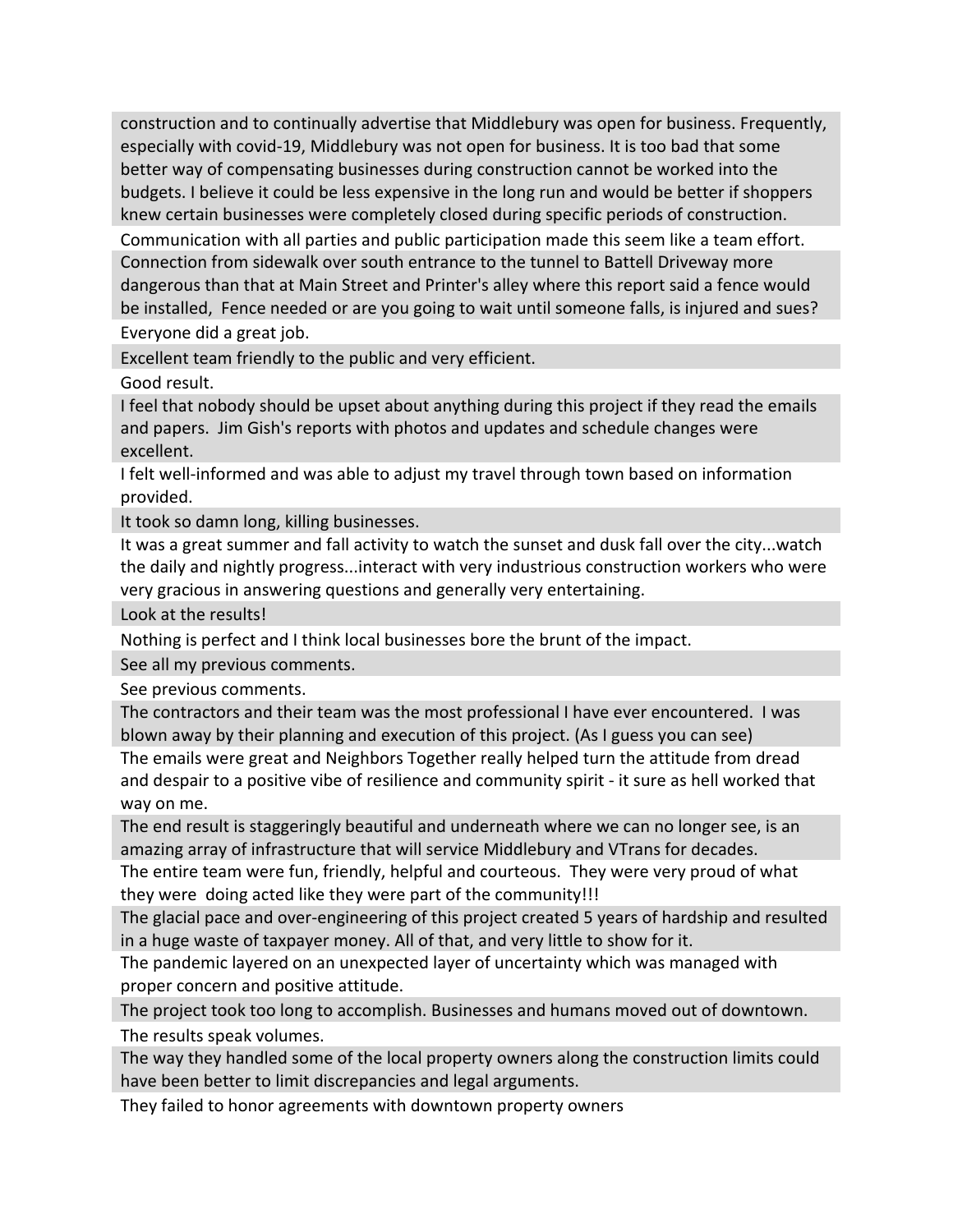Took way too long between planning and execution. All cannot be blamed on Covid.

VTrans could have handled early planning much better.

VTrans was one of the weaker links in the public meetings. They were not great listeners and not always upfront about funding and options.

When I had an issue that VTrans need to answer, Jim would forward it to them and they would respond within 24hrs.

| Local       |            |           |
|-------------|------------|-----------|
| Respondents | Percentage |           |
|             |            | <b>Ω%</b> |

100% every time I asked a question on the street about the construction, there was a positive, clear answer. Thanks to them all…

It was disconcerting that even when there was a mask mandate virtually none of the construction workers wore them even when huddled close together. I was not worried about my health but they are out and about in the community w potential to infect others. The managers overseeing the project should have recognized that the optics were very bad. I recognize that the work was outside and when spaced apart, agree, no need for masks but they should have made a show when huddled around plans or inside the diner (temporary construction office).

The crews always seemed to respect drivers and pedestrians. They were always hard at work and diligent and kept the work sites as clean/clear as seemed possible.

## Question 15

Do you have any other feedback that you would like to share? Please provide your contact information if you would like to speak with someone from the project team.

| <b>Local Response</b>                                                                          |
|------------------------------------------------------------------------------------------------|
| No response                                                                                    |
| Much thanks to everyone on the team; well done!                                                |
| THANK YOU to everyone involved! The town of Middlebury has been forever changed for the        |
| better. It is clear everyone took pride in doing an excellent job and kept everyone safe along |
| the way.                                                                                       |
| The timeline and narameters of this project shifted a lot from the original concention that    |

arameters of this project shifted a lot from the original conception that involved closing the downtown for a year. Good listening and communication were essential to the successful completion.

Jim Gish did a phenomenal job. His weekly email reports were highly informative and maintained an honest, upbeat, and community- focused tone in communicating all aspects of the project.

I enjoyed the updates via email. I could look them over whenever I had a moment Why include this picture of a vibrant Main Street full of people, when this is NOT (NOT at all) what the project created? It's a disingenuous use of the photo. The project created two nice, but small, public spaces, but the rest of the project was mostly about making it so vehicles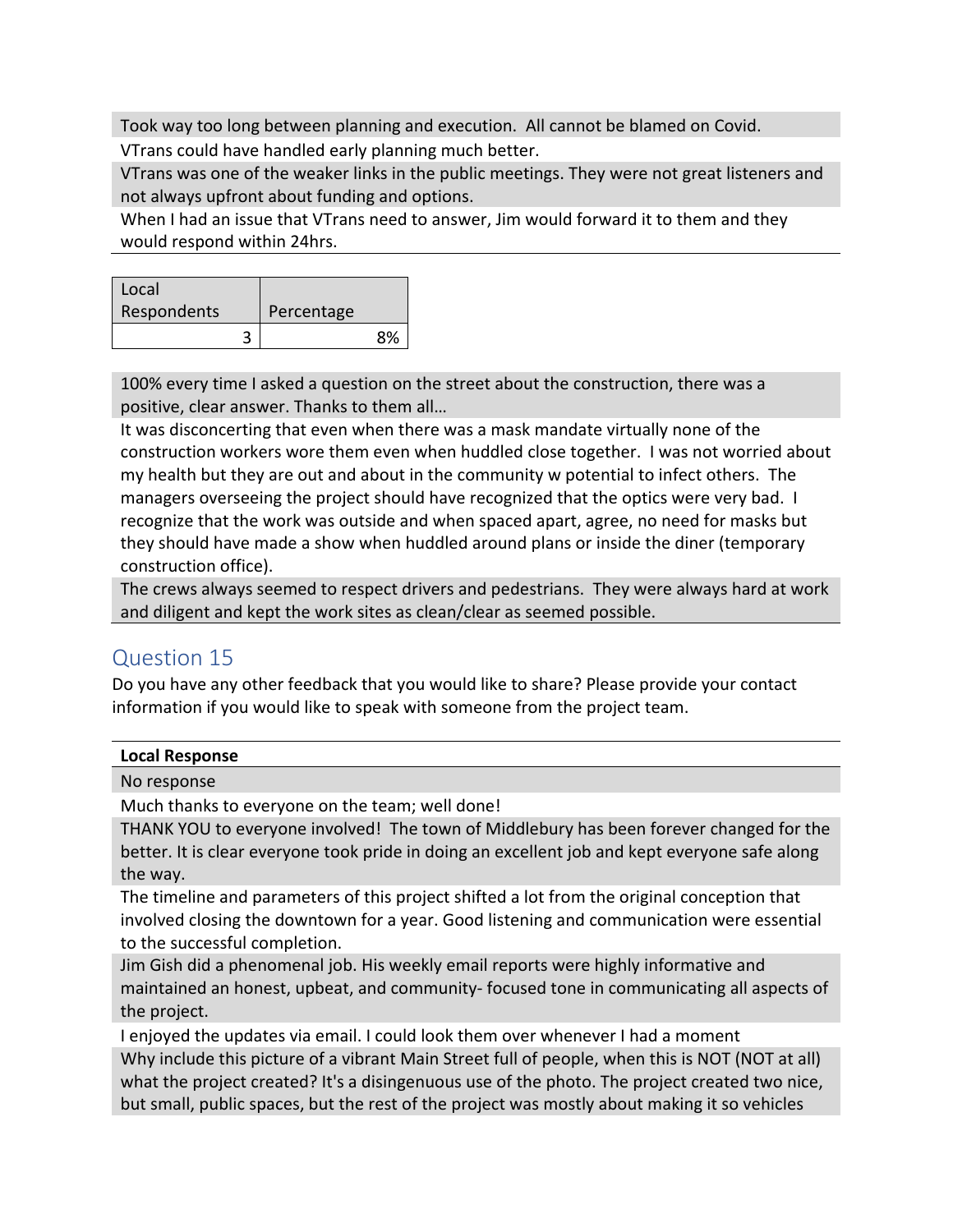can easily flow through downtown. The reality is that while the rail tunnel was necessary and a welcome improvement, the work above the tunnel was car-centric and not forward thinking.

One of the concerns I have as a resident of the Town, not really applicable to this project, per se, is that downtown has become a boutique shopping area for tourists and MiddColl families. It's not really a place for locals of limited means to shop. Gone is the five-and-dime, e.g. In its place is a high-priced specialty treat shop. I witnessed a very unfortunate scene when a local grandma went in to treat her granddaughter. The setup is such that you help yourself and then are charged based on weight. They got to the register and found they didn't have enough to pay for the \$5+ cup. I realize this isn't the town's responsibility, but I point it out to show there aren't options for regular folks to spend their hard-earned money. In that same vein: why, oh why, do we need ANOTHER high-end coffee shop in/near downtown? I get the inference that the town prefers big-spending tourists and college users to poor/middle-income folks downtown. Ah, "gentrification" is the word I'm looking for. Thanks for completing this ambitious project, which had to be done. I'm sorry if you had to field many complaints. Vermonters can be averse to change, even when without it, the town would crumble.

You/they all deserve medals

Downtown looks fantastic!

Job well done!

A hand rail is needed along the Duclos building to steady pedestrians when the sidewalk is icy.

It looks fabulous! The visitors coming to evaluate the College will carry home their impressions of the Town, and both entities will benefit.

Thanks so much to everyone!

Since the new bridge, I have felt we have made Middlebury confusing to get around in. Can't imagine being a visitor here. We need some shops where we can buy things we need... I prefer to support smaller, locally owned businesses but have to shop elsewhere for things. No additional comment. Thanks to everyone.

Would have loved a streaming webcam over the construction area to follow the changes when access was blocked.

guard fencing is too low that overlook the railroad tracks by post office

I hope future projects that VTrans undertakes will include the same level of community engagement they have used for our project. I think it really helps make things go smoother.

Very thankful you found a way to continue through the pandemic. Thank you.

NOTE: Your photo = community gathering for SPECIAL events on Main Street and downtown plaza should become a WEEKLY event, to give residents and visitors a no-traffic access to shops and the Farmers' Market ( that needs to return to the town center). With appreciation to living in Middlebury!

The first construction project I've seen where everyone worked 24/7. Remarkable!

I am most excited with the transformation of Triangle Park. While Lazarus Park serves its purpose, because of the slope, it is limited as a meeting and event location. But Triangle Park already is proving to be a well-used meeting place. I can envision various community events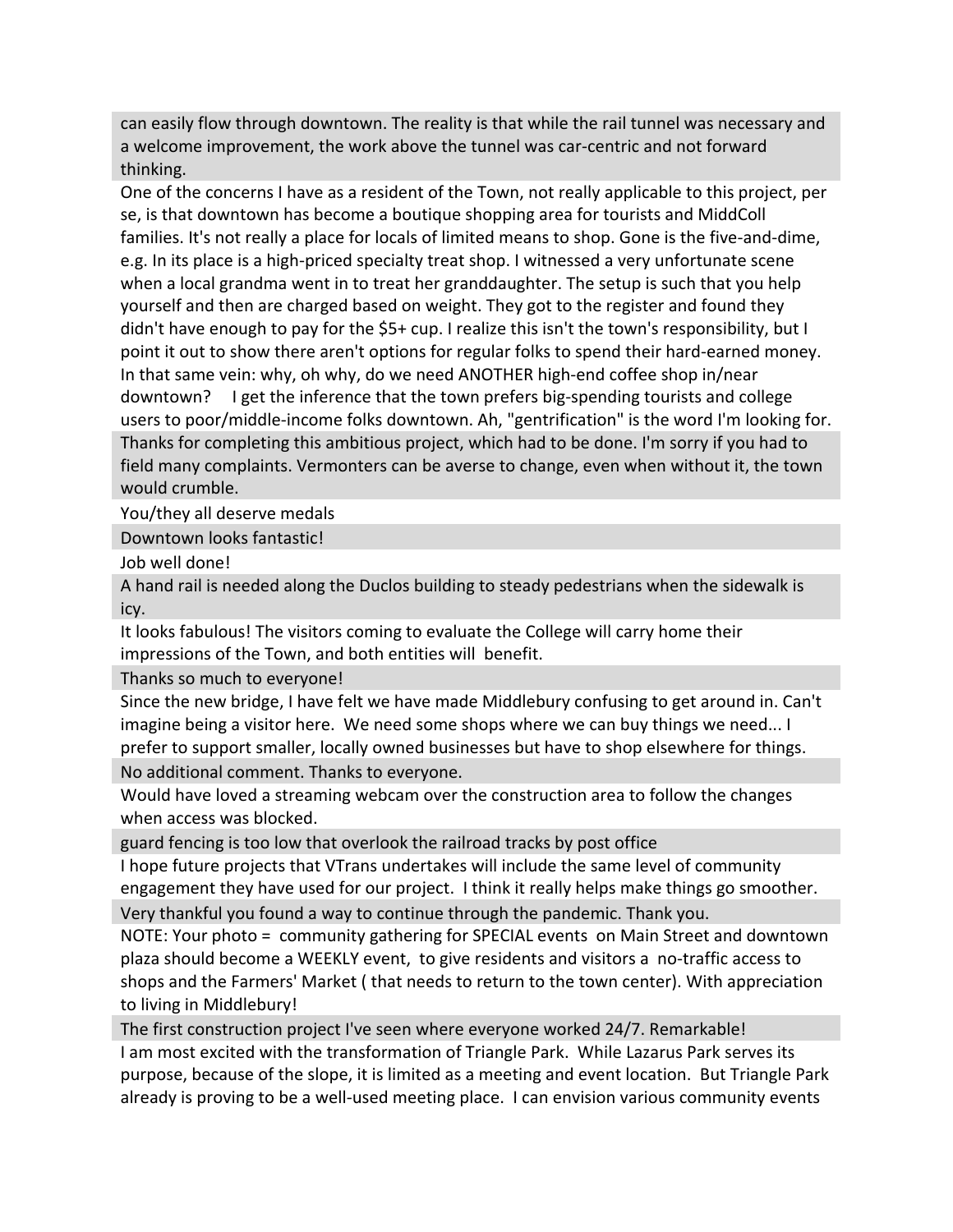taking place on this corner. So glad the design won't restrict this with lots of plantings and objects in the way.

Nancy and Karen worked hard to keep our spirits up. I appreciate the new start-ups who have tried to fill our vacancies.

Very good job overall. Thank you!

This seems like it could have been an opportunity to improve some of the bizarre traffic patterns in our downtown permanently. I know that is outside the scope of the rail project, but the disruption could have allowed for additional improvements.

I'm glad Middlebury survived this. Kudos to Jim Gish and to Neighbors Together

Please assess long-term downtown economic impact.

Concerned about the number of parking spaces.

All the construction and management personnel deserve a big thank you for a job well done with as little disruption as possible Thank you all

Jim Gish did an excellent job of keeping everyone informed and calm.

The Liaison emails were timely, up-to-date and interesting.

I am glad it is going to be over and done with.

I live on the east side of downtown and work on the west side (college) and found it quite easy to get to and from work. The Cross St. bridge probably saved a lot of grief for Route 30 travelers. The signs that were placed to show detours were done very well. The numerous construction companies working together in harmony was a plus on this very difficult and tedious project. WELL DONE!

The whole thing was like watching a miracle unfold.

It's beautiful and will help the town a lot.

I think this last question represents why I feel so positively about the project: there was an openness to feedback that established the sense that yes, this was a community project and the project team listened to voices from the community.

Jim Gish was extremely helpful, informative and upbeat and an asset to the town/project Best run project from a schedule, communication, and professionalism standpoint that I've seen in my several years around the industry.

I think you should always have a community liaison. Jim Gish did a wonderful job! He has set the standard! You should get him to help with Vergennes truck by-pass.

Thank you and the entire team!

I hope VTrans realizes the value of the partnerships involved in this project - and can transfer that kind of experience to future projects.

I moved to Middlebury in June 2020. There were periods where the construction noise was a bit difficult, in particular when trucks and tractors were continually passing my house on S. Pleasant and Cross streets. The exhaust was also difficult at times, as I live and work here. All of that said, the project is incredibly impressive and the downtown looks really inviting. I patronized businesses to support them and walked downtown to check out the construction regularly. A wonderful project overall. The communication from the community liaison was top-notch. Informative and upbeat. Well worth the investment and a good model for